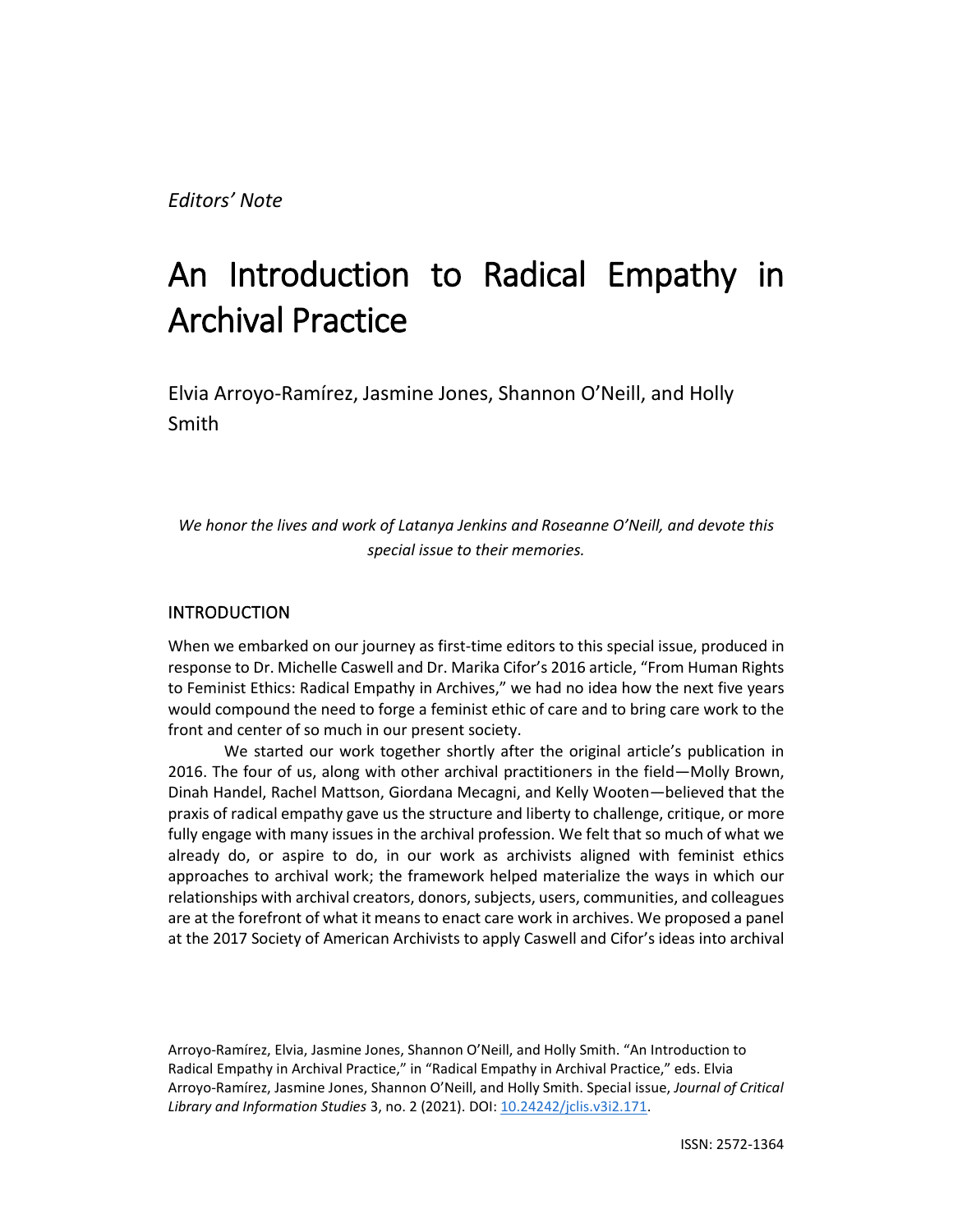practice. Each of us provided examples of how we interpreted radical empathy in our personal and collective practice, and Rachel Mattson proposed a new, fifth affective relationship, that of archivist to archivist, to Caswell and Cifor's original framework.<sup>1</sup> After the panel, there was a sense that there was more to be examined and understood—so many participants in the audience stayed after the session to talk about how they have been able to apply radical empathy, and to express their gratitude for the opportunity to affectively engage with these issues in a conference setting. This response, coupled with the inspirational Liberated Archives Conference, which was intentionally organized outside of the official conference program to "explore how archivists might partner with the public to repurpose the archive as a site of social transformation and radical inclusion, $v^2$  were harbingers for us to continue our work together and pursue this publication project.

Examining the framework for radical empathy cannot be extrapolated from the condition of the United States' society then and now. When we first started, months after the murder of Michael Brown and the uprising in Ferguson, Missouri, we individually carried the heaviness and trauma brought on by state-sanctioned terrorism, particularly aimed at Black communities, and sought ways to continue to bring justice and equity into our profession. The framework for radical empathy has allowed us to make space for collective vulnerability, racial reckoning, and accountability. This is a proactive departure from the culture, ethics, practices, and theoretical foundations that we have inherited in the archival profession. As practitioners in this field, we have inherited a professional and institutional culture of toxic ambition that:

- 1. Sets the expectation to divorce our identities and act impartial and unfeeling to project the image of the consummate professional.
- 2. Normalizes moving to a different part of the country (or another country) for a job opportunity, uprooting archivists from their home communities and contributing to feelings of extraction and isolation.
- 3. Expects students and/or early career professionals to work for free, or gain academic credits, for experience. There is also the expectation to pay to attend conferences to gain exposure.
- 4. Over-relies on contingent and term positions and low wages, which leads to job insecurity, financial precarity, and devaluing of labor.

<sup>&</sup>lt;sup>1</sup> Rachel Mattson, "Horizontal Mentorship: Radical Empathy and Professional Development," (SAA Annual Conference, Session 301: Radical Empathy in Archival Practice, Portland, OR, July 2017).

<sup>&</sup>lt;sup>2</sup> Society of American Archivists, "Liberated Archive Forum," Archives 2017, Society of American Archivists, accessed October 4, 2021, https://www2.archivists.org/am2017/program/liberatedarchive-forum.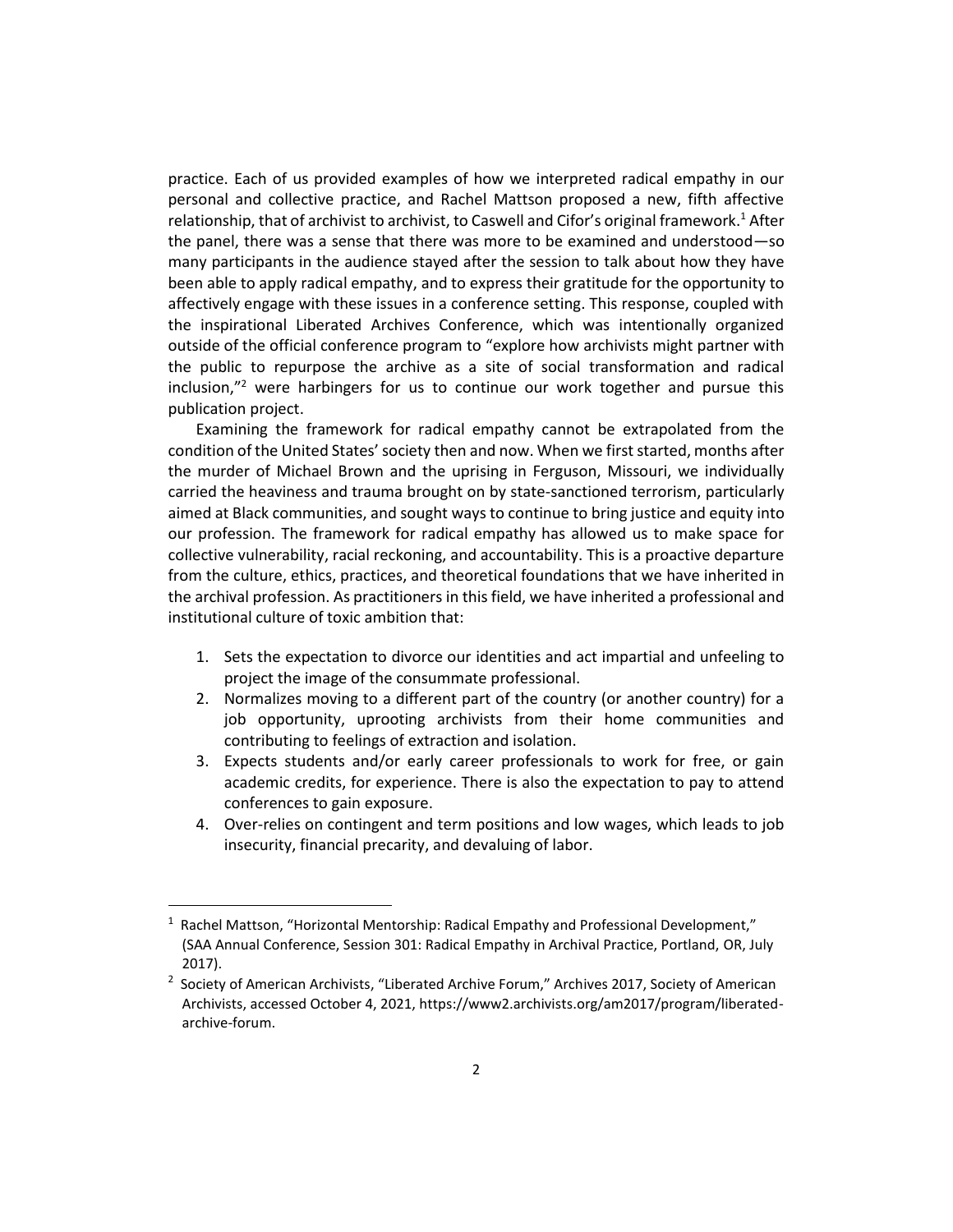- 5. Champions metrics-driven, efficient, hyper-productive approaches over slow and deliberate work, i.e., how many linear feet can you process, etc., instead of allowing room for intentionality and reflection.
- 6. Does not provide enough person-driven care—paltry benefits, stagnant wages, policies that attempt to place the institution above all else in our lives (insufficient leave time, refusal of flexible work hours, requirements to sign non-disclosure agreements).<sup>3</sup>

This list is not exhaustive and can be expanded upon significantly. The special issue is an invitation to continued discourse, to encourage further evolution of the definition of radical empathy, to enact practices that go against the grain of those listed above, and to create more just and equitable workspaces. Throughout our editorial journey, we constantly came back to the questions outlined below: *What are the evolving definitions of radical empathy? What does contemporary care work look like? How does radical empathy facilitate liberatory archival practice? And what does enacting radical empathy look like in practice?* Finally, we consider how feminist ethics of care informed our editorial process and sustained us personally and professionally through this collective journey.

## EVOLVING DEFINITIONS OF RADICAL EMPATHY

The framework for radical empathy in archival practice was first proposed by Caswell and Cifor in their article, "From Human Rights to Feminist Ethics: Radical Empathy in the Archives," which was featured in *Archivaria* in the spring of 2016. In their article, Caswell and Cifor define radical empathy as "a willingness to be affected, to be shaped by another's experience, without blurring the lines between the self and the other."<sup>4</sup> Since then, Caswell and Cifor have expanded on that definition, writing that "such empathy is radical if it critically and consciously shifts existing power relations in favour of those who are marginalised."<sup>5</sup> The evolution of the definition of radical empathy highlights its inherency towards change. And while radical empathy is expansive, capacious, and responsive, it is also bound by its insistence upon uprooting structural harms, and it is

<sup>&</sup>lt;sup>3</sup> Juliana Feliciano Reyes, "After a Temple Librarian Died, Coworkers Said the Sick-Leave Policy 'Ran Her into the Ground,'" *Philadelphia Inquirer*, August 4, 2021, https://www.inquirer.com /news/temple-university-librarian-sick-leave-policy-cancer-20210804.html.

<sup>&</sup>lt;sup>4</sup> Michelle Caswell and Marika Cifor, "From Human Rights to Feminist Ethics: Radical Empathy in the Archives," *Archivaria* 81 (2016): 23-43.

<sup>&</sup>lt;sup>5</sup> Michelle Caswell and Marika Cifor, "Neither a Beginning Nor an End: Applying an Ethics of Care to Digital Archival Collections," in *New Digital Practices in Galleries, Libraries, Archives, Museums and Heritage Sites*, eds. Dirk vom Lehn, Hannah Lewi, Steven Cooke, and Wally Smith (Abingdon, UK: Taylor & Francis, 2019), 159-168.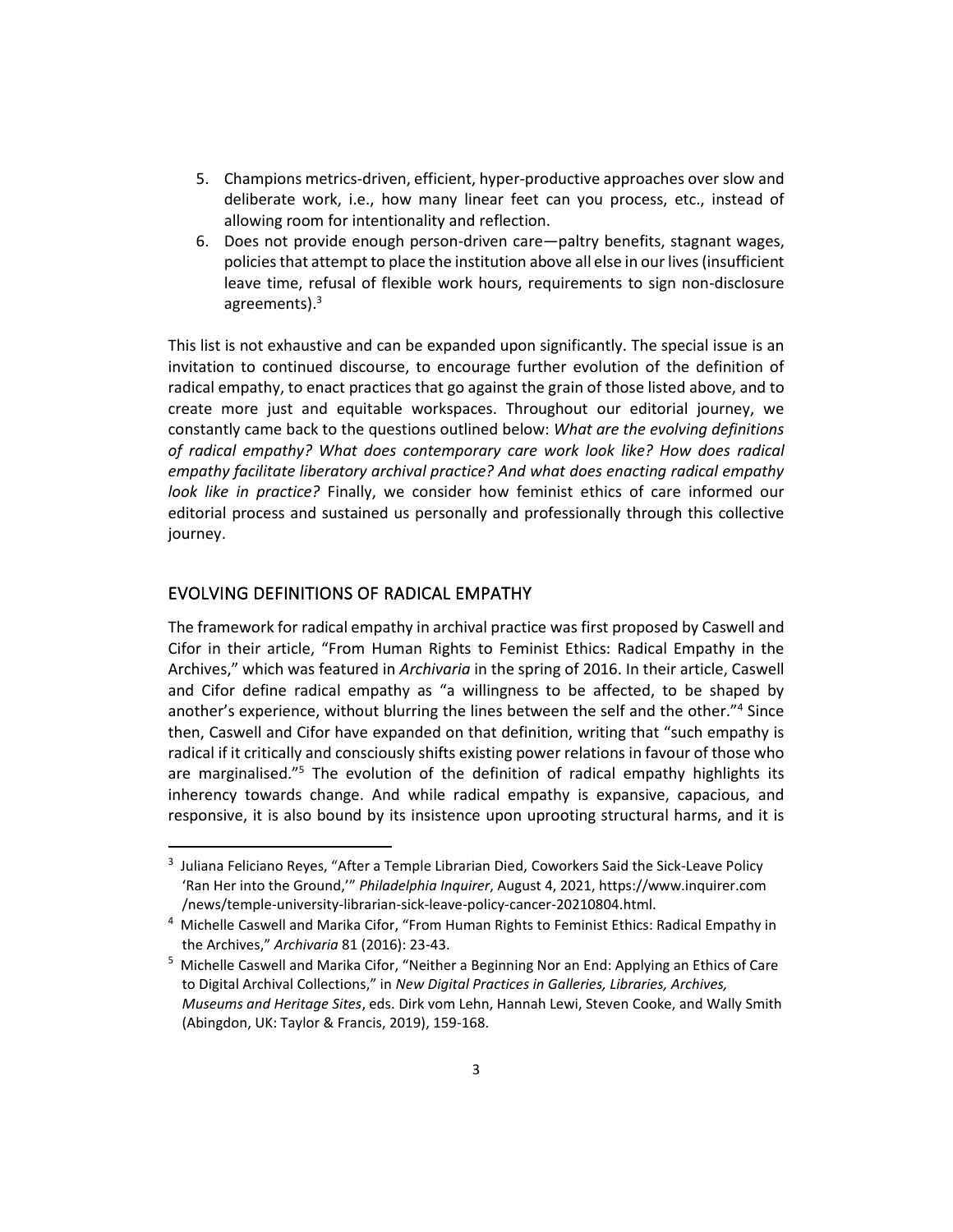about making intentional shifts and actions with the aim of transforming our systems. How we, as editors, define radical empathy will and should ostensibly change. To practice radical empathy means to continually move against the status quo rooted in beliefs and systems of oppression, like capitalism, sexism, racism, ableism, etc.

In the process of developing this special issue, we spent a lot of time working through the definition of radical empathy together. We had a firm sense of what radical empathy was for us; Caswell and Cifor provided excellent examples of it in their article. Our colleagues, with whom we presented on a panel at SAA in 2017, and scores of others whose work has been rooted in feminist ethics of care and liberatory frameworks, have modeled what it has meant to practice radical empathy in archival work. And yet, when preparing for this special issue, it became apparent that the difference between empathy and radical empathy was not entirely clear. There are some who see radical empathy and empathy as interchangeable. But there are limits to empathy, and empathy alone, or inand-of-itself is not necessarily radical. Empathy doesn't necessarily necessitate action, nor does it require self- or structural- examination; without humility and genuine care, it can manifest as pity, white guilt, or a paternalistic responsibility to make decisions for others. Empathy can become a space that people feel comfortable in. However, it is simply not enough to say that we empathize, or understand, another person's experience if we simultaneously continue to perpetuate a cycle of harm and marginalization.

This special issue of the *Journal of Critical Library and Information Studies* is not intended to be definitive nor prescriptive. Because radical empathy is an emergent practice, it responds to the needs of its time; and, as an emergent practice, it is a "strategy informed by complexity, by learning from nature how to be in right relationship with each other."<sup>6</sup> Radical empathy is not "paying it forward," "putting yourself in someone else's shoes," or merely bridging divides. These may be empathetic actions, but they are not radical. Radical empathy also cannot serve as a simple counter to the deceptive supposition that archives and libraries, and those who work in them, are neutral spaces or actors. Without an intentional action of uprooting, radical empathy—not unlike what we've experienced with "diversity, equity, and inclusion"—becomes diluted, performative, and at risk of cooptation by institutions who perpetuate the harms that radical empathy seeks to upend; the rot is still at the root.

 $^6$  adrienne maree brown, "build as we fight: remarks from the 2019 American Studies Association Annual Meeting," adrienne maree brown (blog), November 10, 2019, http://adriennemareebrown.net/2019/11/10/build-as-we-fight-remarks-from-the-2019 american-studies-association-annual-meeting/. See also: adrienne maree brown, *Emergent Strategy: Shaping Change, Changing Worlds*, (Chico, CA: AK Press, 2017).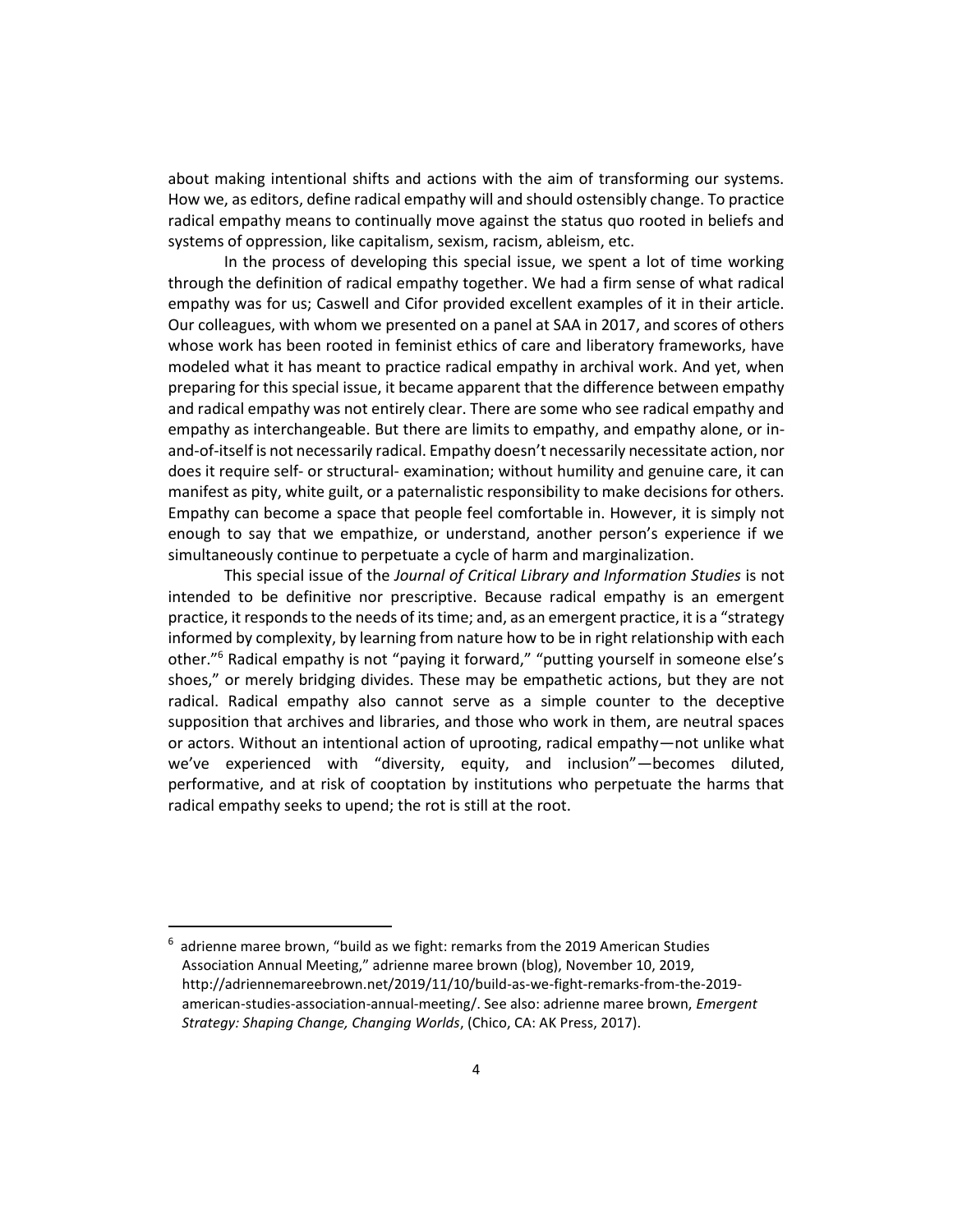## WHAT IS CARE WORK IN OUR CURRENT CONTEXT?

Practicing radical empathy is a form of care work. Historically, care work is an invisible form of labor, most often carried out by women and non-binary people. It is often disparaged and demoted as being background work and yet our world does not function without it. For decades, Black feminists like Audre Lorde, Barbara Smith, and Toni Cade Bambara; the 1970s International Wages for Housework network; sex workers and campaigns to decriminalize sex worker labor; and the disabled leaders of the disability justice movement have made the necessity of care work—and care work as a refusal of the violence of capitalism—abundantly clear. Bambara invoked the powerful ideology of communal care and healing with this powerful question in her formative novel *The Salt Eaters*: "Are you sure, sweetheart, that you want to be well?… Just so's you're sure, sweetheart, and ready to be healed, cause wholeness is no trifling matter. A lot of weight when you're well."<sup>7</sup> In 2022, as we experience the full-on devastation wrought by racial capitalism and public health crises, care is an imperative. Johanna Hedva writes in their article first published in *Mask Magazine*, "Sick Woman Theory":

The most anti-capitalist protest is to care for another and to care for yourself. To take on the historically feminized and therefore invisible practice of nursing, nurturing, caring. To take seriously each other's vulnerability and fragility and precarity, and to support it, honor it, empower it. To protect each other, to enact and practice community. A radical kinship, an interdependent sociality, a politics of care.<sup>8</sup>

Where capitalism valorizes individualism, care work thrives because it is a mutual commitment. It is "working together on purpose."<sup>9</sup> More so, care work flourishes because it is a mutual undertaking in which power is shifted to, reclaimed by, or amplified within the margins.

The last five years were tumultuous, and the last two and a half years, in particular, were marked by grief, struggle, and resistance. As many of us prepare to return, or have returned, to office spaces—or are seeking new pathways after being laidoff, furloughed, or making decisions to leave toxic employment—we must affirm that we are not hitting a reset button or merely going back to where we were before 2020. We are not returning to some idea of "normalcy." As Sonya Renee Taylor remarked, "We will not go back to normal. Normal never was. Our pre-corona existence was not normal other

<sup>7</sup> Toni Cade Bambara, *The Salt Eaters* (New York, NY: Random House, 1992), 3.

<sup>&</sup>lt;sup>8</sup> Johanna Hedva, "Sick Woman Theory," Johanna Hedva (website), accessed October 4, 2021, http://johannahedva.com/SickWomanTheory\_Hedva\_2020.pdf.

<sup>9</sup> Dean Spade, *Mutual Aid: Building Solidarity During This Crisis (and the Next)*, (New York: Verso, 2020), 43.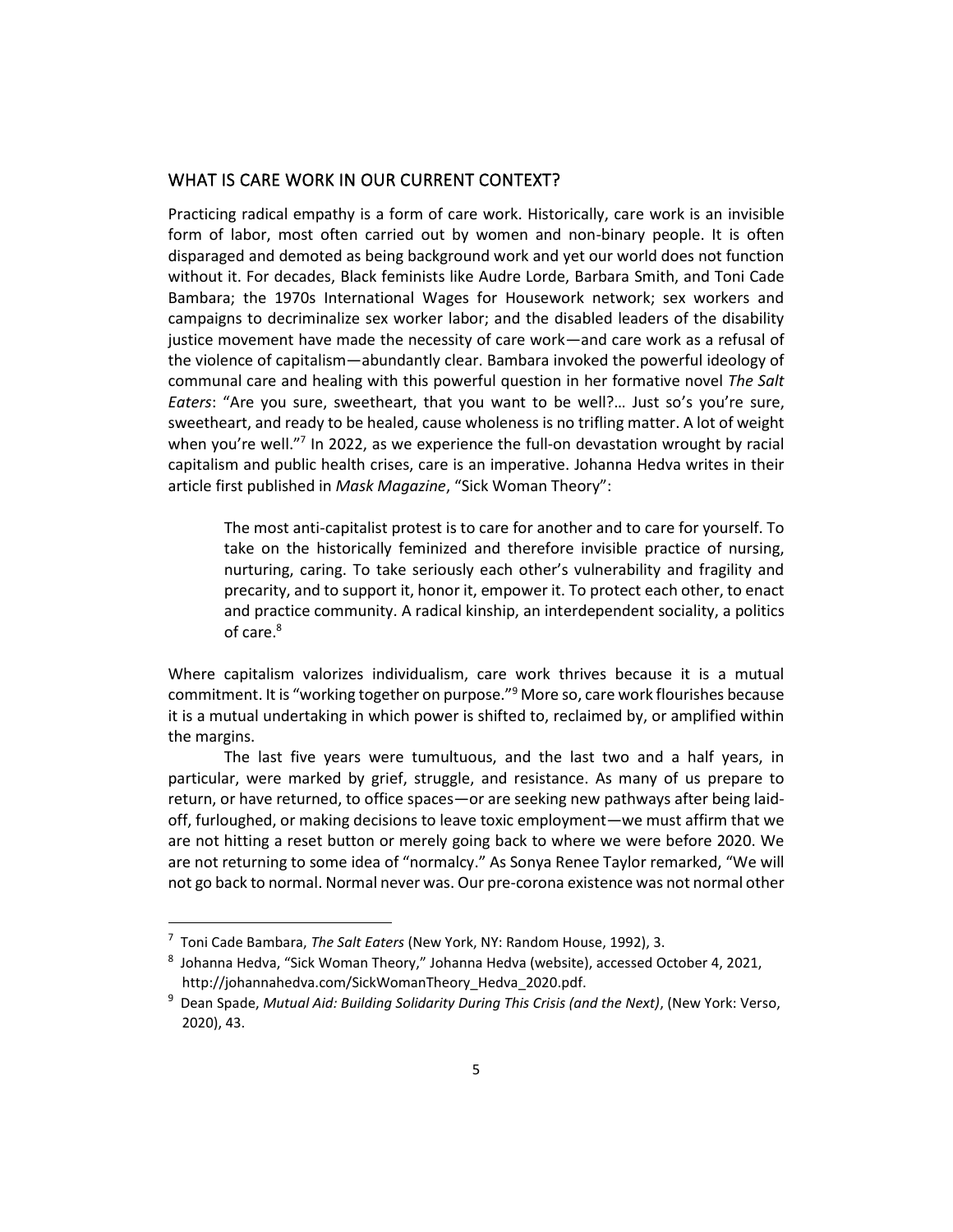than it normalized inequity, exhaustion, depletion, extraction, disconnection, confusion, rage, hoarding, hate, and lack. We should not long to return..."<sup>10</sup> Care work, in this current moment, is an act of refusal: a rejection of this supposedly necessary, and yet undesired, return. Care work is reciprocity. Care work is consent. Care work is trust. Care work is a tool for our collective survival.

# ENACTING RADICAL EMPATHY IN ARCHIVAL PRACTICE AS PATHWAY TO LIBERATORY ARCHIVES

How might practicing radical empathy and an ethics of care lead us toward a more liberatory archives? As we have emphasized, enacting radical empathy and an ethics of care is an upending, an uprooting, an undoing, but—to harken to Ruth Wilson Gilmore's expression that abolition "is about presence, not absence" $11$ —it is also about building. Radical empathy welcomes us to reflect: what kind of archival work and archival profession are we building together? Conversations around care and self-care have dominated wellness circles for years, and they have now proliferated into mainstream discussions and the media. Frequently, these conversations center around capitalist measures of relief, as if self-care is a material thing to be purchased. While there is nothing wrong with a manicure or shopping trip, these models encourage the idea that self-care is a physical, individualized commodity, and often do not include discussions or focus on the importance of "communal care": how do we relate to, care for, and advocate for each other? Caswell and Cifor's groundbreaking work reminds us that a feminist framework of ethics focused on collective care is revolutionary. It extends the thinking of who the stakeholders are in archival care and memory work, and it asks us where our mutual responsibilities to, and care for, one another lies. Radical empathy and feminist ethics of care cause us to think beyond simply understanding how an individual or community feels; they compel us to commit to just actions and to fundamentally shift our interactions and understandings. This becomes particularly important for historically marginalized and oppressed communities, who have frequently experienced harm via cultural heritage institutions, through everything from "benign" neglect to intentional erasure.

Within our current condition of a global pandemic, archives and other cultural heritage institutions have had to reckon with care for collections, researchers, and staff.

 $10$  Sonia Renee Taylor (@sonyareneetaylor), "There Can Be No Going Back to 'Normal'..., Instagram, Instagram reels and post, March 31, 2020, no time stamp, https://www.instagram.com/p/B-avtdKAXRh/?hl=en.

<sup>&</sup>lt;sup>11</sup> Ruth Wilson Gilmore, "Keynote Conversation with Ruth Wilson Gilmore, James Kilgore, and Mariame Kaba," (Keynote, Making and UnMaking Mass Incarceration Conference, University of Mississippi, Oxford, MS, December 5, 2019).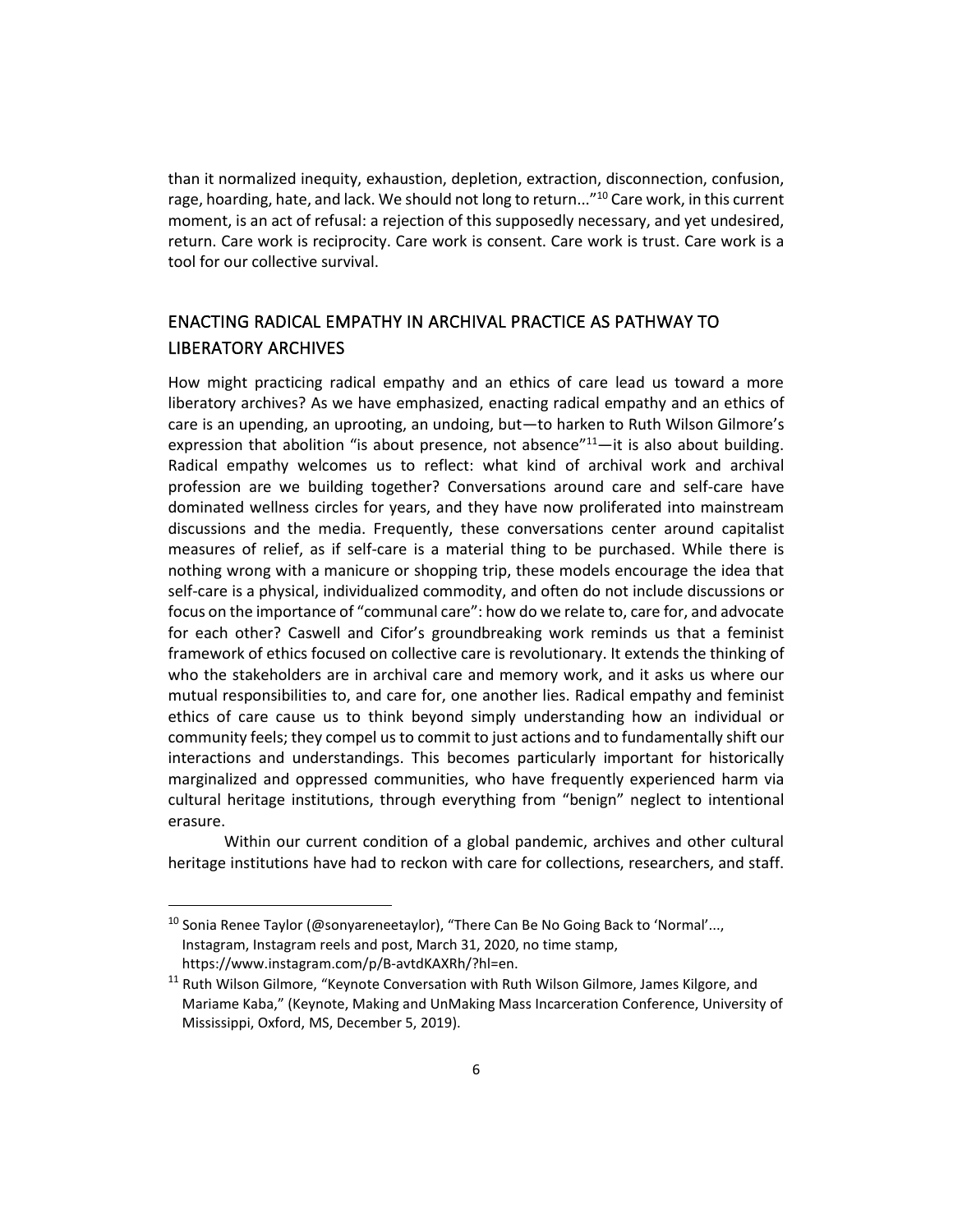During the summer of 2020, institutions had varying reactions and ideas about staff productivity, working from home, and overall health and well-being. The long-term effects of the pandemic will take generations to understand, but some of the ramifications can already be seen. The editors heard from colleagues who were expected to still work eight-hour days, be available for meetings, and generally work in the same pre-pandemic ways, all while caring for sick loved ones, managing complex family dynamics at home, and dealing with their own challenges in the midst of a global health crisis. The conversation about care work remains all the more vital because of this. Our current modes of productivity, at any cost and expense, are harmful. They lead to burnout among staff and faculty, ineffective leadership, and uneven models of operation—with the burden of work often being placed upon the most vulnerable. Most importantly, prioritizing productivity over care reinforces the idea of product-over-people: that people are replaceable, that individuals can be dehumanized, and that people are only valuable by what they contribute. As Moya Bailey, reflecting on the lessons that disability justice teaches us, writes in "Ethics of Pace,"

Our insistence on moving faster, both physically and in production, can actually slow us down as more people experience the drag caused by the friction of an impossible expectation of pace. And why must we move faster? To what end? The need to move quickly simply for the sake of moving quickly is not a compelling reason to do so. Capitalism's insistence on profits over people seems to be a major force behind the seemingly unquestioned ethos to make us produce more and faster. I ask that we consider the ethics of this pace, particularly in the academy, where research has shown there are other ways, better ways, for humans to move.<sup>12</sup>

There are "better ways for humans to move" and better ways for us to move as a profession. We know another way is possible. We can see the possibilities for a more liberatory archives, and many of our colleagues are leading the work to move us in the direction of centering radical empathy and care. Colleagues have written about practices of care work in archives and the overall LIS field in innovative and powerful ways. The We Here community, a collective space for BIPOC individuals in diverse memory work fields, "seeks to provide a safe and supportive community for Black and Indigenous folks, and People of Color (BIPOC) in library and information science (LIS) professions and educational programs, and to recognize, discuss, and intervene in systemic social issues that have plagued these professions both currently and historically."<sup>13</sup> We Here hosts trainings, discussions and resources for BIPOC communities on topics ranging from

<sup>12</sup> Moya Bailey, "Ethics of Pace," *South Atlantic Quarterly* 120, no. 2 (2021): 285–299.

<sup>&</sup>lt;sup>13</sup> "About," We Here, accessed October 4, 2021, https://www.wehere.space /about.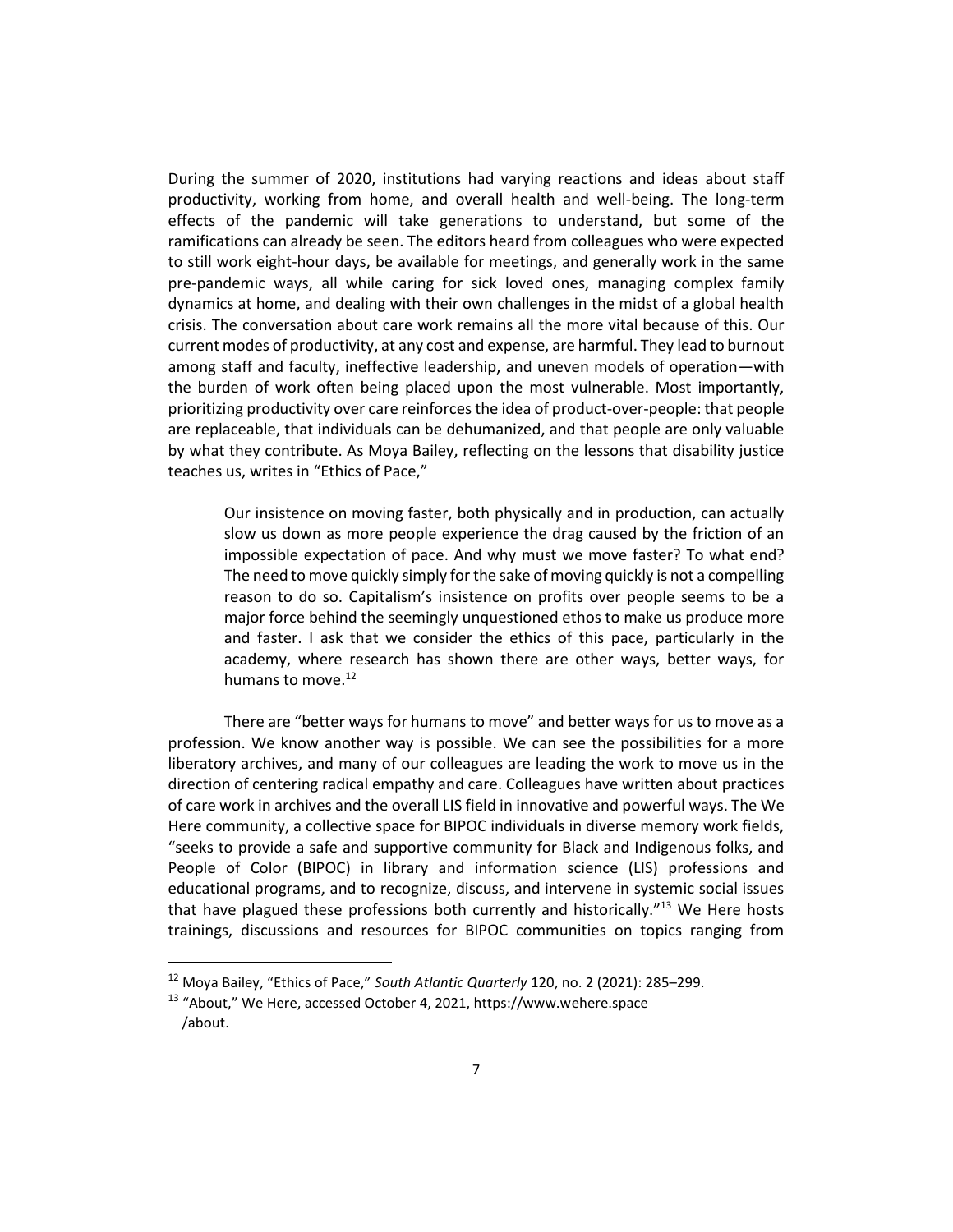publishing to radical self-care. Tywanna Hodge and Kaetrena Davis Kendrick have facilitated a number of workshops focusing on self-care, communal care, and taking care of ourselves as information professionals, particularly in the face of microaggressions and various forms of oppression.<sup>14</sup> In June of 2020, Zakiya Collier penned a powerful call to action for Black Memory workers in the wake of the pandemic and amidst the many state sanctioned murders of Black people such as Breonna Taylor and George Floyd. In the piece, Collier rejects "institutional exploitation and professional opportunism," and insists upon Black memory-workers' leadership to document "when Black people are suffering."<sup>15</sup> Collier's call ultimately asks for our professional community to support Black memory workers, providing them with the space and resources to do this critical work, and welcomes us all to act in solidarity with the activists and communities who are ethically and responsibly carrying out this work.

The work by our colleagues demonstrates that the personal is political, and there is room for conversation about health, wellness (mental/physical/emotional) as it relates to our work, our institutions, and our colleagues. It is increasingly important to think about how critical it is to advocate for communal care and liberation, particularly for BIPOC communities. Reflecting on Collier's words, as editors, we also call attention to the fact that, as Tarida Anantachai and Camille Chesley write in their book chapter, "The Burden of Care: Cultural Taxation of Women of Color Librarians on the Tenure-Track," it is so often women and non-binary people of color who disproportionately take up this work.<sup>16</sup> As much as we must dismantle and decenter whiteness in archival work, and as much as we know that it is an imperative to follow the lead of our BIPOC colleagues, we also know that the future of care is our interdependence.<sup>17</sup> Radical empathy amplifies our mutuality and connection, and in doing so allows us to tap into our collective abundance, making space for those amongst us who are most privileged to recognize our positionalities and reposition power to those at the margins, to reinvest and redistribute our resources, and to reflect on ways to more generatively grow together.

<sup>&</sup>lt;sup>14</sup> See, for example: Tywanna Hodge, Kaetrena Davis Kendrick, Amanda Leftwich, and Rayna Smaller, "BIPOC in LIS Mental Health Summit," The BIPOC Mental Health Summit, April 1, 2020, https://renewerslis.wordpress.com/2020/04/01/bipoc-mental-health-summit-panelresources/?fbclid=IwAR2FLQpy2wyS2kiq7R95dDbHJQgzQkElypec58lN3RsF\_QPjsxsjtiFIgyM.

<sup>&</sup>lt;sup>15</sup> Zakiya Collier, "Call to Action: Archiving State-Sanctioned Violence Against Black People," Medium, June 6, 2020, https://medium.com/community-archives/call-to-action-archivingstate-sanctioned-violence-against-black-people-d629c956689a.

<sup>&</sup>lt;sup>16</sup> Tarida Anantachai and Camille Chesley, "The Burden of Care: Cultural Taxation of Women of Color Librarians on the Tenure-Track," in *Pushing the Margins: Women of Color and Intersectionality in LIS*, eds. Rose L. Chou and Annie Pho (Sacramento, CA: Library Juice Press, 2018), 301-327.

<sup>17</sup> The Care Collective, *Care Manifesto: The Politics of Interdependence* (New York, NY: Verso, 2020).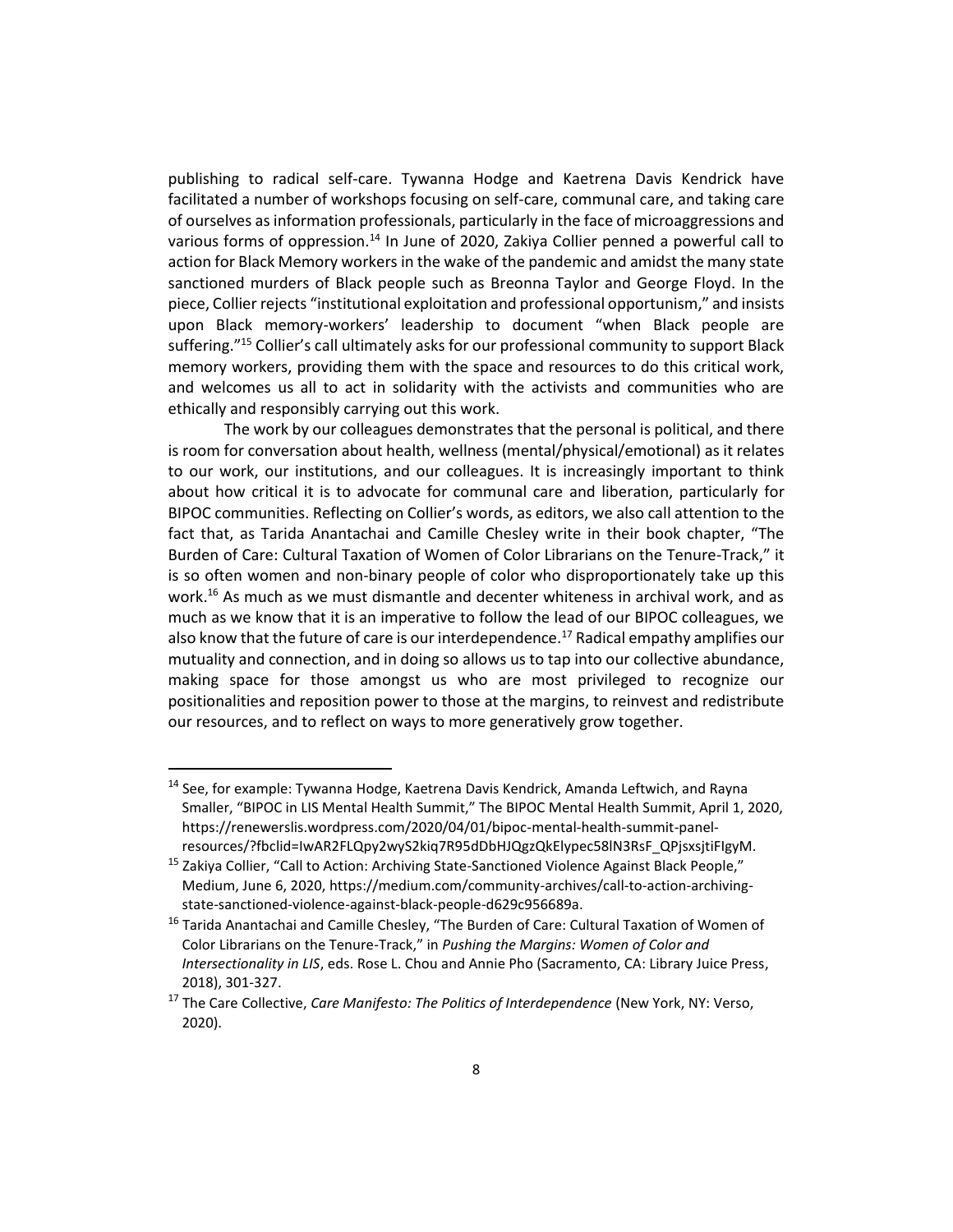This aspect of growing together is significant. Radical empathy and care work are always already relational. In the words of Grace Lee Boggs, "The only way to survive is by taking care of one another, by recreating our relationships to one another."<sup>18</sup> Who do we become when we center care, when we center collectivity and genuine connections, when we become people-first, when we refuse hierarchy, when we reject saviorism or the idea that there is only one expert in the room? When we center care, we become radically empathetic. When we become radically empathetic, we understand our interdependence. When we understand our interdependence, we become collectively active. And when we become collectively active, we can move toward liberatory practice.

## WHAT DOES ENACTING RADICAL EMPATHY LOOK LIKE?

If radical empathy in archival practice is an uprooting of the harmful logics that have dominated our profession for so long, and if radical empathy is first and foremost about relationships that counter and shift power dynamics, a question arises: what do these relationships look like in our work as archival practitioners? In their original article, Caswell and Cifor provide examples of their experiences with traditional archival practices that ultimately demonstrate a lack of care and fail to protect the diverse groups with whom archivists are in community. The articles in this issue build upon these examples and, when taken together, aim to build a deeper understanding of how archivists can shift power dynamics in their relationships with records creators, subjects, users, communities, donors, and other archivists. As you will read in this issue, radical empathy in archival practice means holding space for grief and taking a trauma-informed approach to our labor; unpacking, understanding, and supporting care work as an imperative in our profession; demanding anti-racist approaches and dismantling the violences that archives perpetuate; resisting capitalist impulses of productivity and foregrounding the value of slowness and reparative work; and shifting priorities in LIS education towards critical engagement with, and embedding of, ethics of care and radical empathy.

Elvia Arroyo-Ramírez, Amanda Demeter, and Rachel Tropea and Georgina Ward all contend with issues of encountering and experiencing grief, trauma, and violence in our field. In each of these articles, the authors underscore the affective nature of archival work and the impact that this has on archivists and archival labor. Demeter contributes a challenging piece, sharing her experiences processing and managing access to the police investigative files of serial killer Ted Bundy. Through this case study, Demeter proposes a new affective relationship, the archivist and the archivist's self. She offers reflective insights into her own visceral response to the collection; she experiences both a deep aversion to the collection and its content, and she feels a responsibility to protect other

<sup>18</sup> Grace Lee Boggs, interview by Amy Goodman, *Democracy Now,* April 2, 2010, https://www.democracynow.org/2010/4/2/grace\_lee\_boggs.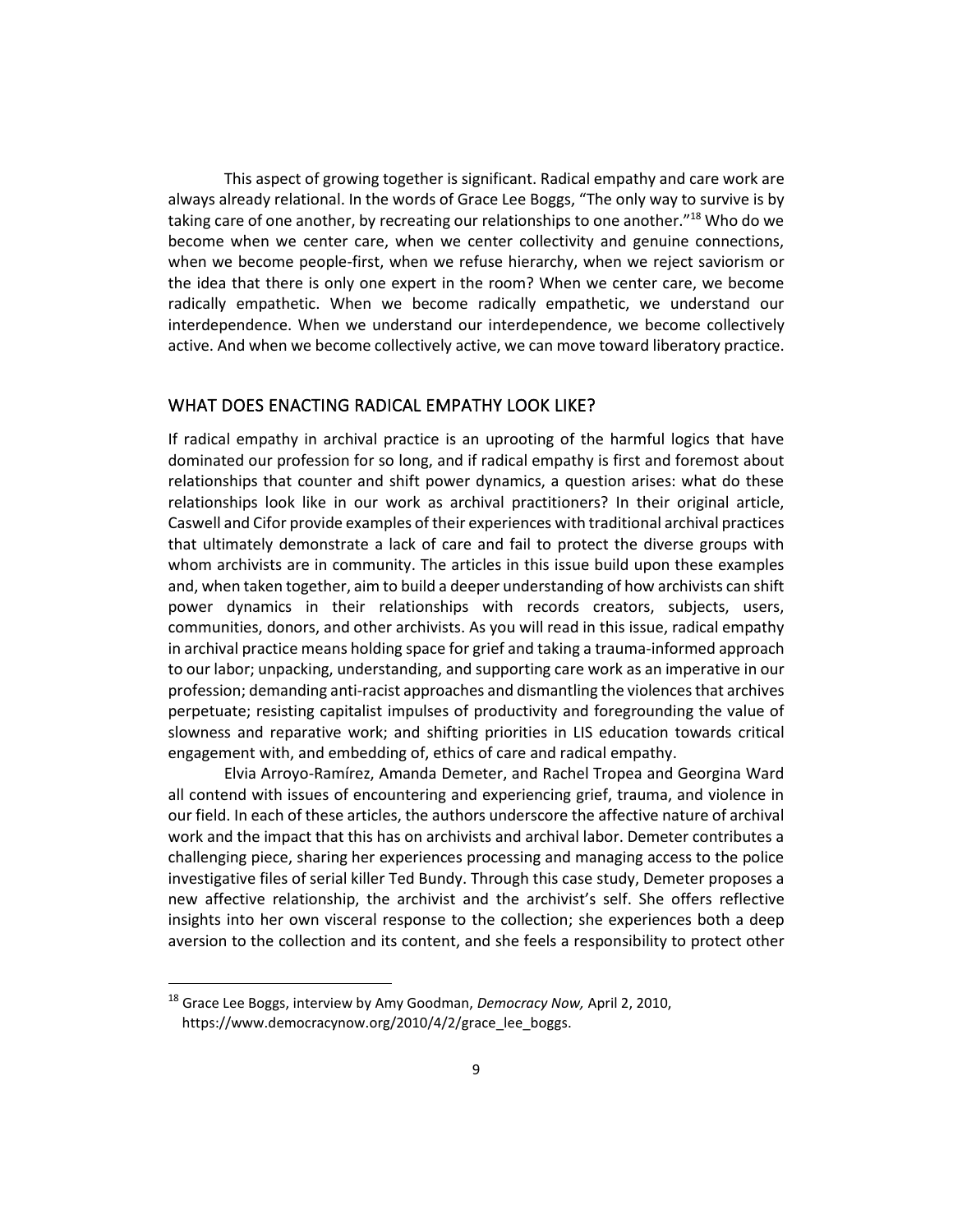colleagues and reduce their risk of exposure to the collection. Demeter also discusses the tension between the archival tenet of universal access, a legal mandate at public entities like government records offices, and the desire to limit access to images that depict victims out of respect for them and their surviving kin.

Tropea and Ward argue for the role that archives can play in reparations, and they offer a case study for how reciprocity is an expression of radical empathy. Writing about the Care Leavers—the more than 500,000 children, many of them Aboriginal and Indigenous children, who were removed from their families and placed in state and church organized orphanages, children's homes, foster family settings, and training schools—Tropea and Ward highlight trauma-informed approaches to working with Care Leavers' records, demanding "compassionate responses, honoring the agency and authority of creators/subjects in the archives, and building in practices of reciprocity and reparative action." Arroyo-Ramírez describes the experience of processing the papers of Argentine poet Juan Gelman, a collection thick with the heaviness of Gelman's investigations of human rights abuses in Argentina inclusive of the state-sanctioned disappearance and murder of his son Marcelo and his daughter-in-law Maria Claudia. Arroyo-Ramírez begins this work as she emotionally processes the losses of her friend, Marcy, and former partner, Heidi. As Arroyo-Ramírez wades through her own grief, while also observing Gelman's, she describes the feeling as "grief in suspension," and she offers us a new archival concept of "suspended grief," or "the double grief experienced and witnessed by an archivist who is undergoing simultaneous personal grief and secondary trauma while processing archival collections about traumatic events and experiences."

At the core of Caswell and Cifor's 2016 argument for radical empathy is the idea that archivists have "affective responsibilities." Itza Carbajal and Kathy Carbone discuss the affective responsibilities of archivists through case studies on relationship building. A deeply under-examined relationship in the archival field is that between the archivist and the donor. Focusing on "music artist" donors at the core of her case study, Carbajal presents the reader with a research study that analyzes the ways donors express their needs during, and their understanding of, the donation process. Carbajal ultimately argues that, by emphasizing archivists work within "a web of mutual affective responsibility," archivists must consider donors as active collaborators in their donation, and that archivists should take a people-centered approach to collection development. As Carbajal writes, "archivists and archival donors should be able to develop and maintain a relationship based on clear communication, trust, cooperation, understanding, and compromise...Unfortunately, many archivist and donor relationships end right after the transfer of archival materials from owner to repository. As a result, most archival scholarship tends to focus more on the value or resulting impact of the acquisition of archival materials instead of the people involved."

Carbone's work centers the materials of the CalArts Institute's Feminist Arts Materials Collection, analyzes the relationships of feminist scholars and artists with the collection, and describes how the archive informs current feminist practices. The article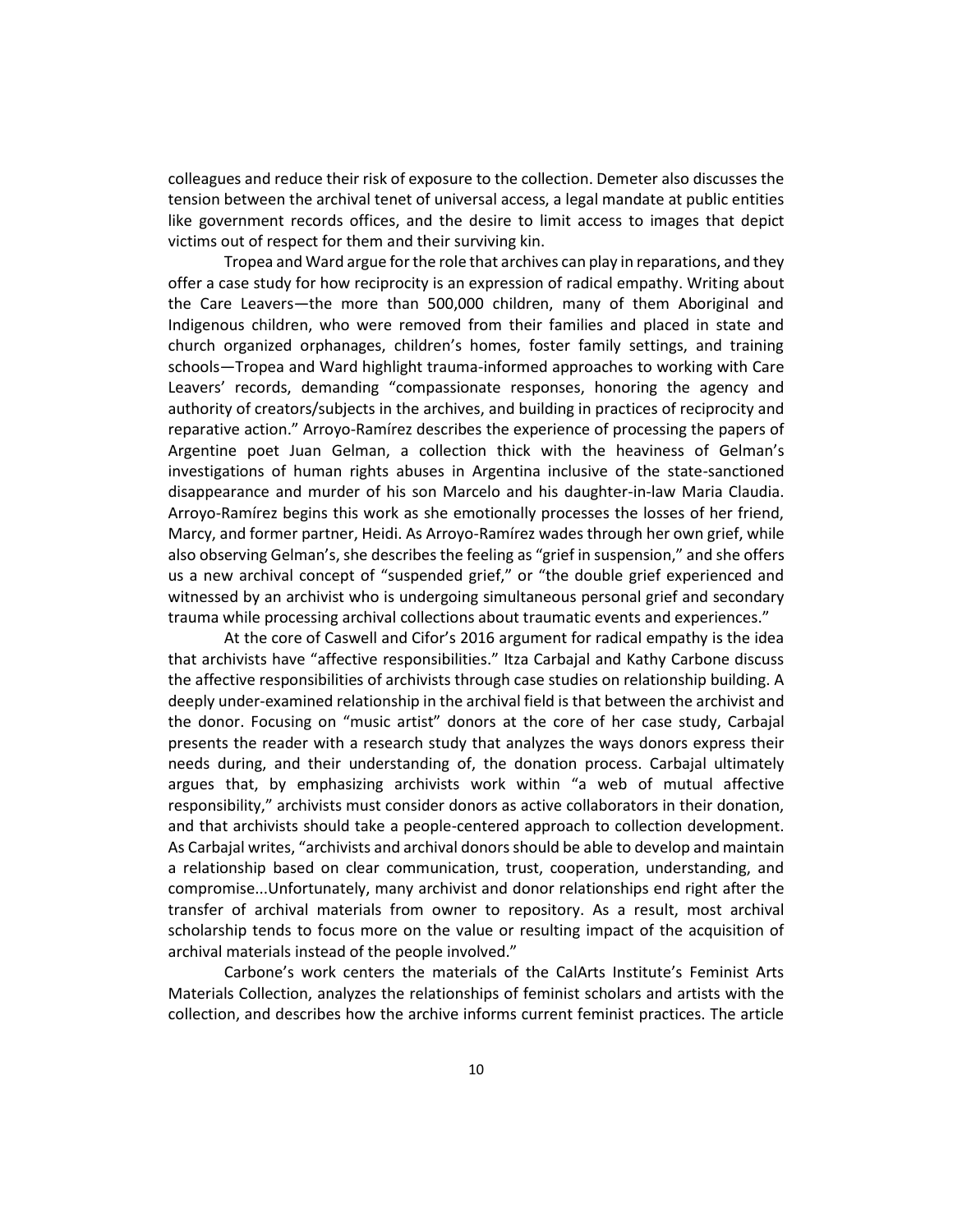features several interrelated stories of how different women artists and researchers interacted with the collection, where Carbone "surface[s] the particular feminist histories, relationships, subjectivities, and concerns invoked through uses of the Collection to contemplate the archive as a conduit and locus for current day feminist identifications and meaning-making, exchange, and resistance." The interrelationships between the women artists highlighted in the letters, the archivist caring for them, and the patrons interacting with them powerfully highlight the affective relationships within the radical empathy in archives framework. This piece "not only reveal[s] how second-wave feminist matter in the archive still matters and resonates with women today, but how this legacy can be redeployed towards various aims."

Radical empathy is an anti-racist practice, proactively seeking to shift power as a means of dismantling all forms of supremacy and hierarchies of difference. It refuses the passive acceptance of supposedly normative identities—what Michelle Caswell, hearkening to Hope Olson and Marika Cifor in her article for this issue, "Dusting for Fingerprints: Introducing Feminist Standpoint Appraisal"—calls "WEBCCCHAM," that is: white, ethnically European, bourgeois, Christian, cis, citizen, heterosexual, able-bodied, and male. White supremacy, colonialism, and patriarchy have long dominated the theories and practices of archiving, and several of the authors in this issue, including Michelle Caswell, Krista McCracken and Skylee-Storm Hogan, and Nancy Godoy, offer strategies for approaching our work in ways that urge our profession toward justice and liberation. In "Dusting for Fingerprints," Caswell argues for a new appraisal strategy in archives: feminist standpoint appraisal. She asks us, "How has the dominant canon of appraisal theory remained largely immune to the past forty years of feminist theory?...Why, when it comes to the dominant canon of appraisal theory, are we stuck on disembodied notions of value, a focus on institutional priorities, and, most liberally, documenting bureaucratic functions as reflections of society—all of which often fail to acknowledge, let alone celebrate, the marginalized positionalities of some of us doing the appraising? Why hasn't the dominant canon of appraisal theory changed in the past decade in response to the demands of critical archival studies?" Caswell's proposed methodology questions archival concepts of value and radically repositions the archivist—who often inhabits WEBCCCHAM identities and whose knowledge has been centered in archival theory and practice—and as an agent whose role it is to acknowledge their positionality, decenter themselves, and to center ways of being and knowing from the margins.

A powerful instantiation of shifting power dynamics in archives is through the ways in which community archives center and give autonomy to those whose experiences have been historically documented in grief, erasure, and trauma. Krista McCracken and Skylee-Storm Hogan write about the Shingwauk Residential Schools Centre (SRSC), a Residential School Survivor organization established by the Children of Shingwauk Alumni Association in Canada, whose purpose is to support community healing of Survivors and their descendants by taking a trauma-informed care approach to navigating the records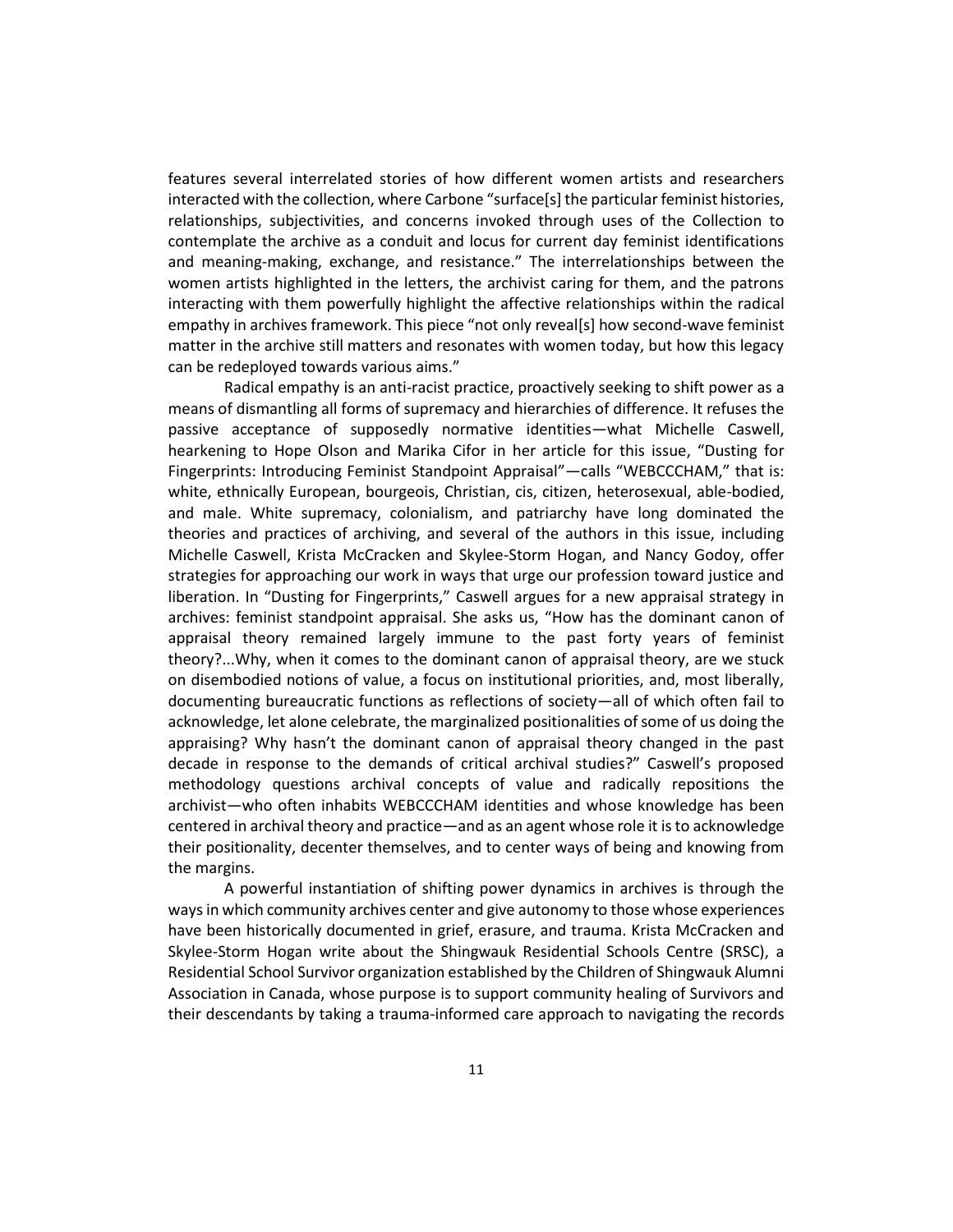of the Residential School. The SRSC is an example of a community archive that exists to decenter the power colonial archives once yielded over Indigenous communities and to reinscribe new meaning and ownership towards community strength, healing, and resilience. McCracken and Hogan write, "when decisions about archival management, use, and access are determined by community, archival spaces can be transformed into spaces of community truth." The SRSC operates through a trauma-informed archival practice and prioritizes the affective needs and wellbeing of its community and visitors above traditional archival procedures.

Nancy Godoy writes about her application of *conocimiento*, a Queer Chicanx epistemological framework rooted in consciousness and knowledge, to inform her approach to managing the Community-Driven Archives (CDA) Initiative at Arizona State University. As a Queer Latinx archivist helping other BIPOC and Queer community members preserve and document their own histories, Godoy writes that a truly radical empathetic approach to archives is to redistribute "power and resources needed for BIPOC and Queer communities to lead archival projects and storytelling… we are not victims… we witness and experience the worst of humanity on a daily basis, yet we survive because we are the living archive of generational wisdom, love, grief, and strength." Godoy shares parts of her autoethnography as she describes the seven stages of *conocimiento* that BIPOC and Queer community archivists move through "as they learn how to preserve their archives, reclaim their narratives, and build a collective memory that heals historical trauma." Within this conceptualization of shifting power, Jessica Tai provides her perspectives and a case study that advocates for cultural humility as an antioppressive framework for archival description. Cultural humility centers learning the ways in which bias, harm, and power imbalance show up in one's own self, and it offers a cycle of critique to assess the means to challenge them. She writes, "cultural humility emphasizes the need for process-oriented approaches that are iterative, flexible, and acknowledge the inherent biases that impact both our everyday work, and the structures from which that work is carried out." In her article, Tai identifies examples of how the framework of cultural humility can be integrated into archival descriptive practices and workflows, sharing transparent, community-centered description initiatives.

Though anti-capitalism was not expressly situated as an aim within Caswell and Cifor's 2016 article, in their 2021 introductory note, Caswell and Cifor make the case that in order to be radically empathetic, we must resist capitalism. There is no empathy or care in capitalism. As Saidiya Hartman states, "care is the antidote to violence,"<sup>19</sup> and for the author-archivists featured in this special issue, enacting care in their work means developing critical methods, practices, tactics, and language that remind us that our professional ethic is not one that should value capitalist impulses toward hyperproductivity and scarcity. We should focus, instead, on critical inquiry and

<sup>&</sup>lt;sup>19</sup> Saidiya Hartman, "In the Wake: A Salon in Honor of Christina Sharpe" (presentation, Barnard Center for Research on Women, Barnard College, New York, NY, February 2, 2017).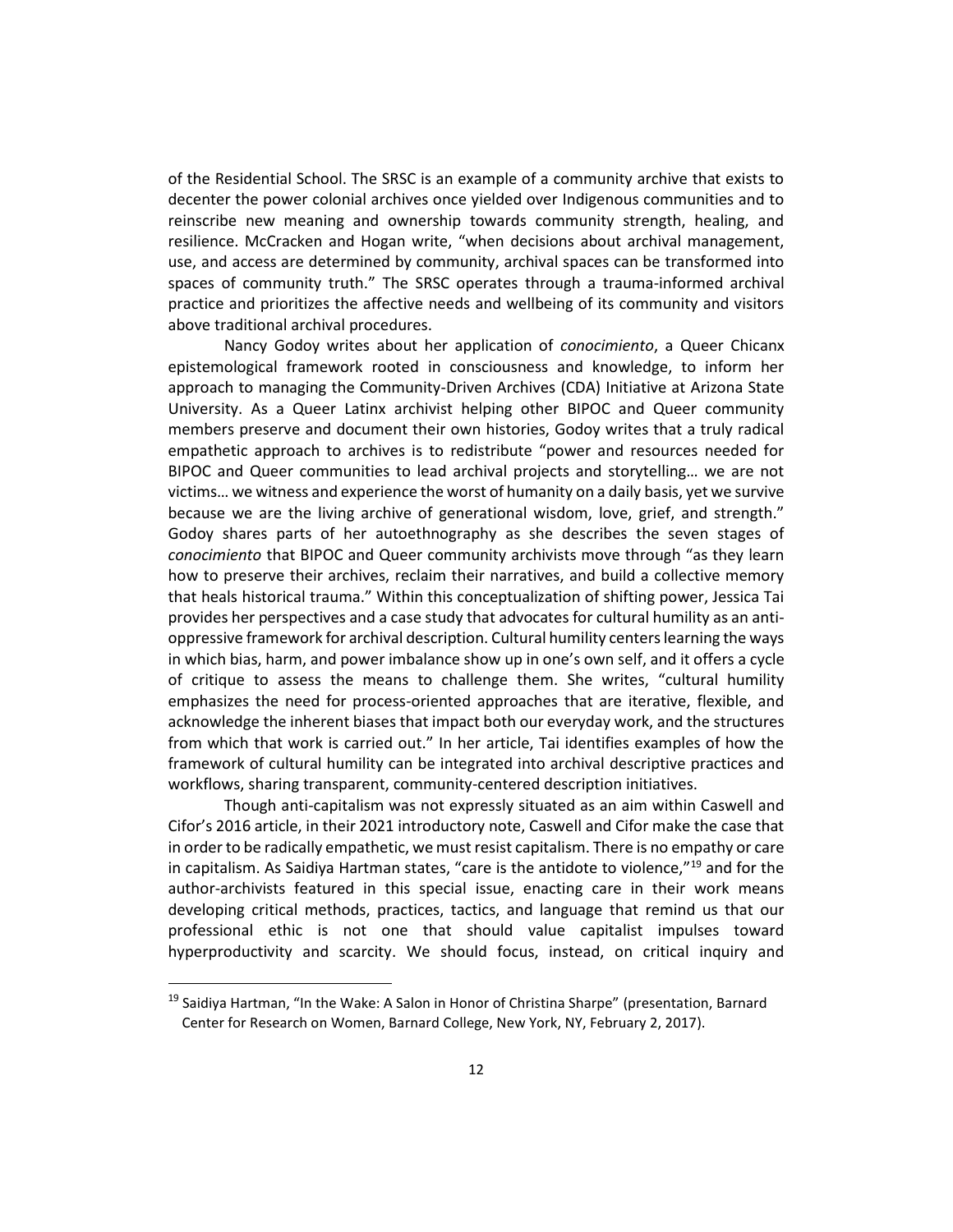reparative work. Existing practices rooted in productivity and scarcity can often put archivists at odds with centering the wellness of the communities whose experiences we preserve. In this special journal issue, a number of the authors offer approaches and examples of times they have been able to advocate for slowness and intentionality. A conversation between Cristela Garcia-Spitz and Noah Geraci offers insights into their work on digital collections care as they ask, "How do we act as responsible stewards of archival collections in the digital realm, with a reflective eye toward issues of privacy, ethics, and cultural sensitivity, while working with technological infrastructures that tend not to share these priorities?" In their dialogue, Garcia-Spitz and Geraci acknowledge the contradictions and challenges of doing ethically oriented digital collections stewardship in academic libraries while using systems that have descended from, and have been designed for, other fields outside of cultural heritage, like the military, for example. Each offers insights into projects where issues about cultural sensitivity, privacy, and mediated access needs are raised because the limitations of current library and archives technologies make it difficult to meet community needs.

Similarly, Monique Lassere and Jess Whyte consider the impacts of technological expediency on our work. Lassere and Whyte reflect on the practice of disk imaging and retention of disk images. They point out the increased risk of harm for creators and subjects when disk images may inadvertently enable access to hidden or deleted files that neither the donor or institution would like to make accessible. At its core, the practice of disk imaging is a result of the "take and keep it all" approach. This approach during the acquisition of media-bound archival digital content raises significant ethical implications, and has an impact on archivists' labor and the privacy of our donors, records creators, and subjects. Giordana Mecagni focuses on the commodification of archival collections and how frequently paywalled resources result in inequitable access to these collections, particularly for the communities who are represented in these materials. She describes "efforts to critically examine and disrupt current practices using a radical empathy framing, and offers practical solutions for archival institutions to take the first step toward a liberatory digital archive available to all." Using Northeastern University's Archives as a case study, Mecagni describes long term efforts to document African American, LGBTQ, Latinx communities and other historically marginalized groups in Boston, and describes how previous microfilm projects to make some of these collections available must be reevaluated. She raises several critical issues in the challenges these communities have accessing the materials that are behind paywalls, and she highlights several ways Northeastern's Archives staff have collaboratively sought to find solutions for equitable access and community input. Mecagni powerfully states "an archival re-framing toward a feminist ethics of care could lead to a radically altered landscape of digital collections access, and it is within our power to make this happen."

While many of the examples of radical empathy in practice in this issue focus on evaluating and changing the past and present ways archives perpetuate harm, the articles also offer insights for how radical empathy can create a pathway to a more liberatory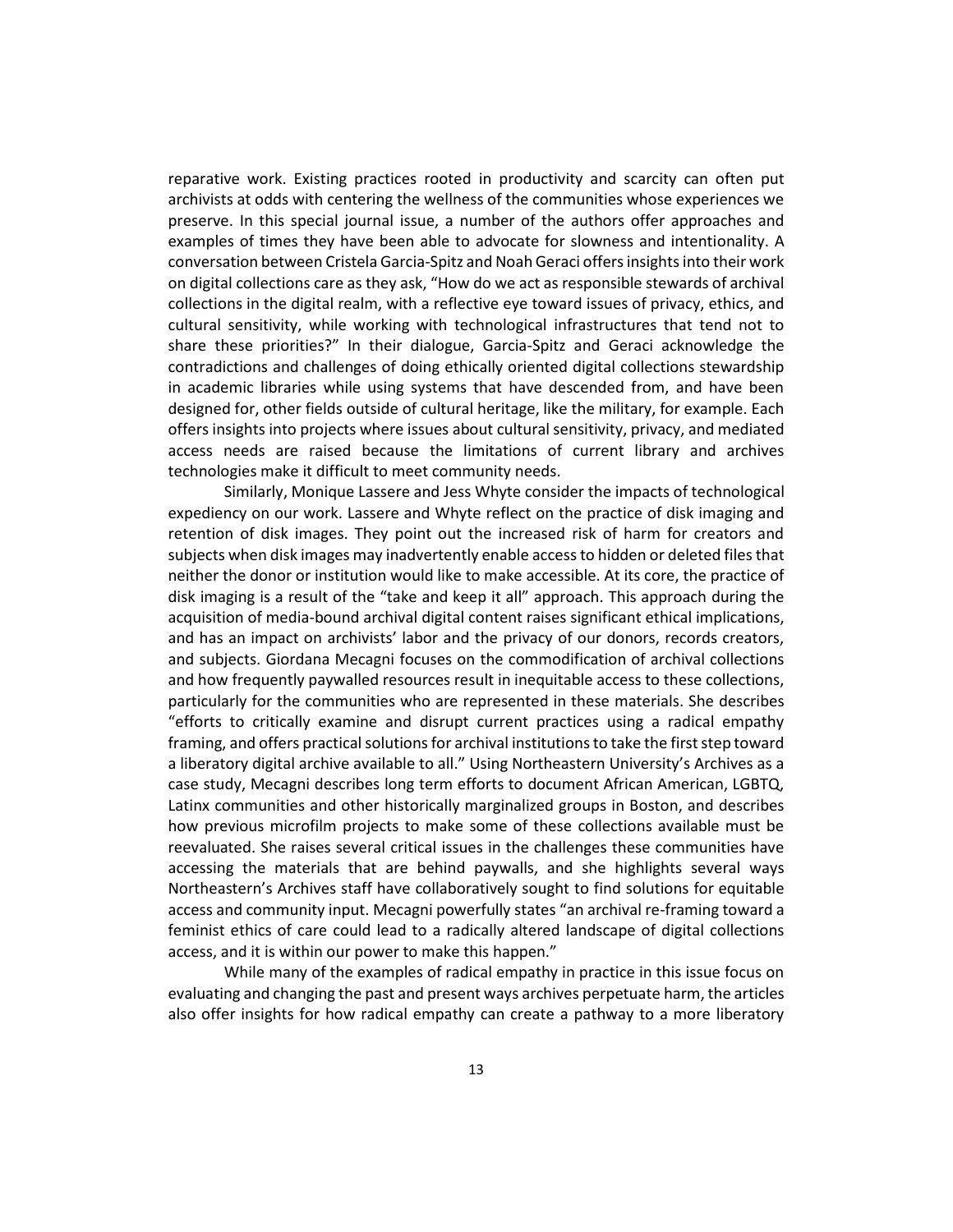future in archives. Radical empathy calls attention to the fact that the MLIS degree needs an overhaul in its structure and pedagogy. As a more-or-less mandated requirement for obtaining a job in our field, many young professionals are introduced to archival practice through the vocabularies and discourses of bureaucratic management, administrative record-keeping, and positivistic science, rather than interdisciplinary thought that can enrich approaches to our work and deepen our understanding of our affective responsibilities. The lack of critical race theory, queer studies, Indigenous studies, feminist studies, and disability studies in our profession's accredited curricula has been made readily apparent and scholars such as Sofia Y. Leung, Jarrett Drake, Dorothy Berry, Anthony W. Dunbar, Tonia Sutherland, Jamila Ghaddar, Lae'l Hughes-Watkins, Gracen Brilmyer, and Stacie M. Williams have made interventions in our body of professional literature. Within this special issue, several authors offer dialogue, and examples, for how we might infuse critical MLIS pedagogy with the principles and practices of radical empathy.

Nicole Cooke, Kelle Warren, Molly Brown, and Athena Jackson discuss their diverse professional experiences in a roundtable-style interview, highlighting why conversations around "empathy, diversity, equity, and inclusion" are necessary in LIS and archives education. They also emphasize "the need to continuously infuse these values into graduate education, professional development, research, writing, and peer mentoring." Warren brings up these very important questions in the interview, "How do we define power? Its source and priorities? … [W]hiteness will reproduce itself at any cost. So how do we get to the liberatory aspects of power?" Jackson critically notes, "Perhaps in the past, empathy meant something completely different when the majority of a team was comprised of a homogenous group derived from a historical ruling class. Today, the skill of empathy for new professionals, regardless of their backgrounds, entails having conversations about this trajectory the academy is endeavoring to take and the path it has been taking since its inception. Empathy extends beyond pleasantries and being collegial at meetings and moves into new territories of enabling authentic cultural exchanges and fostering mutual respect."

Speaking to the fact that "whiteness will reproduce itself at any cost," Samantha R. Winn names the whiteness inherent to LIS education and professional education opportunities. As a counter to the paucity of pedagogical spaces where archivists can acknowledge and confront whiteness in their work, Winn offers a case study describing how she produced a workshop entitled "Deconstructing Whiteness in Archives." This workshop was first facilitated by Winn at the 2016 Annual Meeting of the Society of American Archivists. In her article "Radical Empathy in Peer Education: A Case Study in Deconstructing Whiteness," Winn notes, "For more sustainable transformation to take place in our field, I believe we must expose the invisible defaults of our profession and incorporate cultural competency into the core of our curricular and professional standards...Without radical empathy at the core of our training, white archival workers cannot contribute to the liberation imagined by memory workers who have been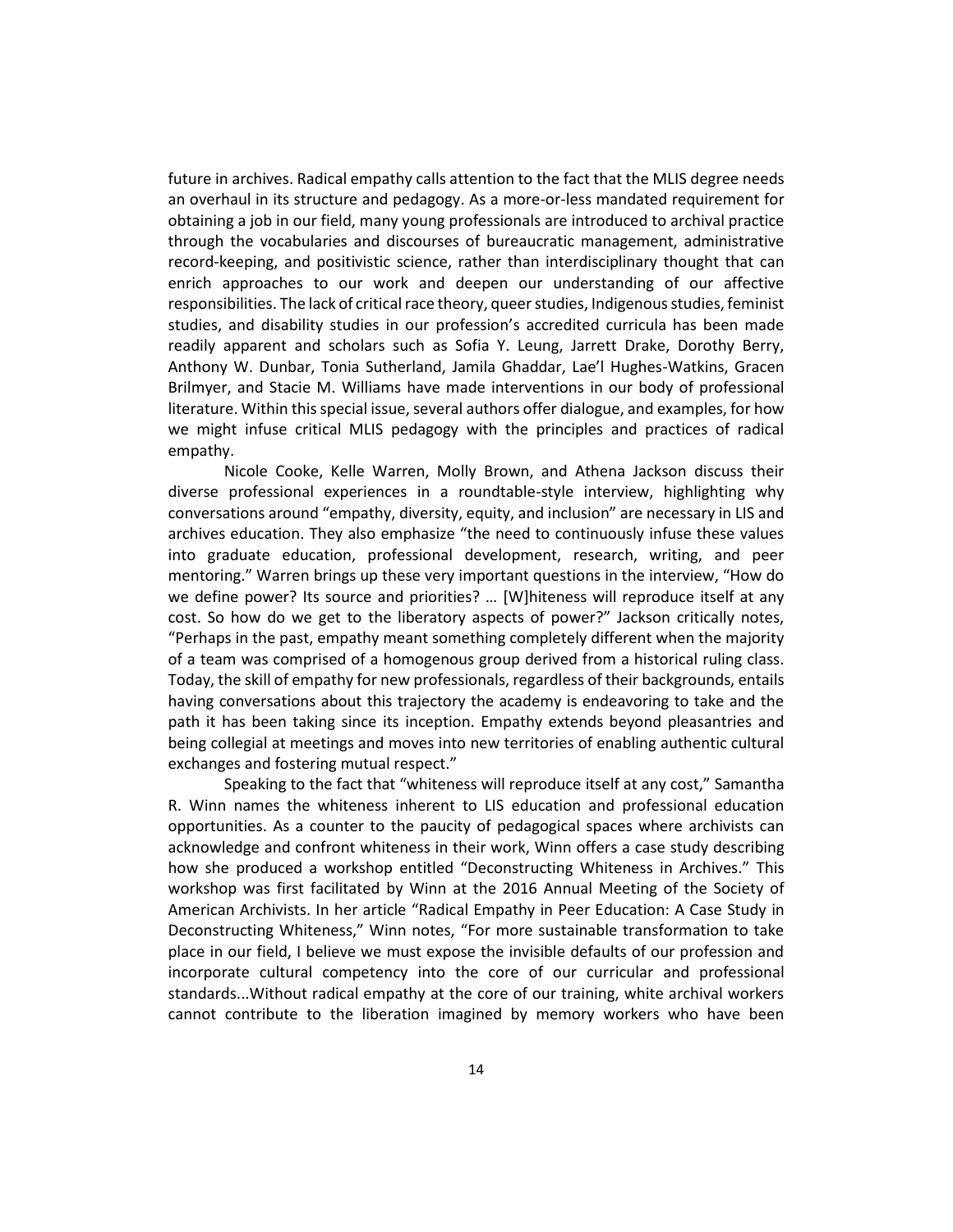marginalized by whiteness." While offering her own critiques of the workshop itself, Winn ultimately identifies the necessity for a "workshop aimed to train archival workers from dominant groups to interrogate their normative assumptions," in particular as whiteness not only abounds in LIS education but within our continuing education opportunities as well. Winn's workshop makes space for "self-reflection and affective entanglement" both of which are necessary in a radically empathetic reimagining of our work.

## FEMINIST ETHICS OF EDITORSHIP AND RADICAL EMPATHY

If we can reimagine our approaches to archival work, then we can also reimagine the shape of our scholarship. In this light, enacting radical empathy also looks like practicing a feminist ethics of editorship. This special issue is one of the largest that the *Journal of Critical Library and Information Studies* has ever published. It has been a privilege, responsibility, and pleasure for the four of us to edit this collective work together. It has also been a deeply challenging project. In editing this issue, we questioned traditional journal publishing models, and we aimed to widen the scope of work we want to see in academic publications: we elevated the importance of less-traditional forms of scholarly writing, welcoming dialogical pieces (Cooke et al., Garcia-Spitz and Geraci) and artistic works (Brilmyer's poster and postcards); we made space for writers to speak openly, and we did not shy away from or censure critique of our profession; and we centered practitioner experiences, recognizing that opportunities for practitioners to publish in an academic journal is not what has always been normalized in our professional literature. Throughout our work together, and through our work in support of the authors in this issue, we reflected on and remained cognizant of representation, and we worked within and—challenged our own —positionalities. We brought our authentic selves to this issue, and we welcomed the authors to do the same.

As we worked together, we frequently mused on what it would mean to enact a feminist ethics of editorship. Building on the work of our colleagues with the publishing collective up//root and finding inspiration in Sonya M. Alemán and Flor de Maria Olivo's work, "Guerrillera Editorship Enacts the Decolonial Imaginary of Chicana Editors,"<sup>20</sup> we approached this issue by asking ourselves, "How does centering a feminist ethic of care change the editorial process? What is the body of work that results from this?" With these questions as our guideposts, we began to define a feminist ethics of editorship shaped by the practice of radical empathy. Radically empathetic editorship rejects the corporatization of scholarship. It was vital to us that we chose an open-access journal and that these articles would be available through an accessible platform outside of academic

<sup>&</sup>lt;sup>20</sup> Sonya M. Alemán and Flor de Maria Olivo, "Guerrillera Editorship Enacts the Decolonial Imaginary of Chicana Editors," *Feminist Media Studies*, 29, no.4 (2018): 556-573.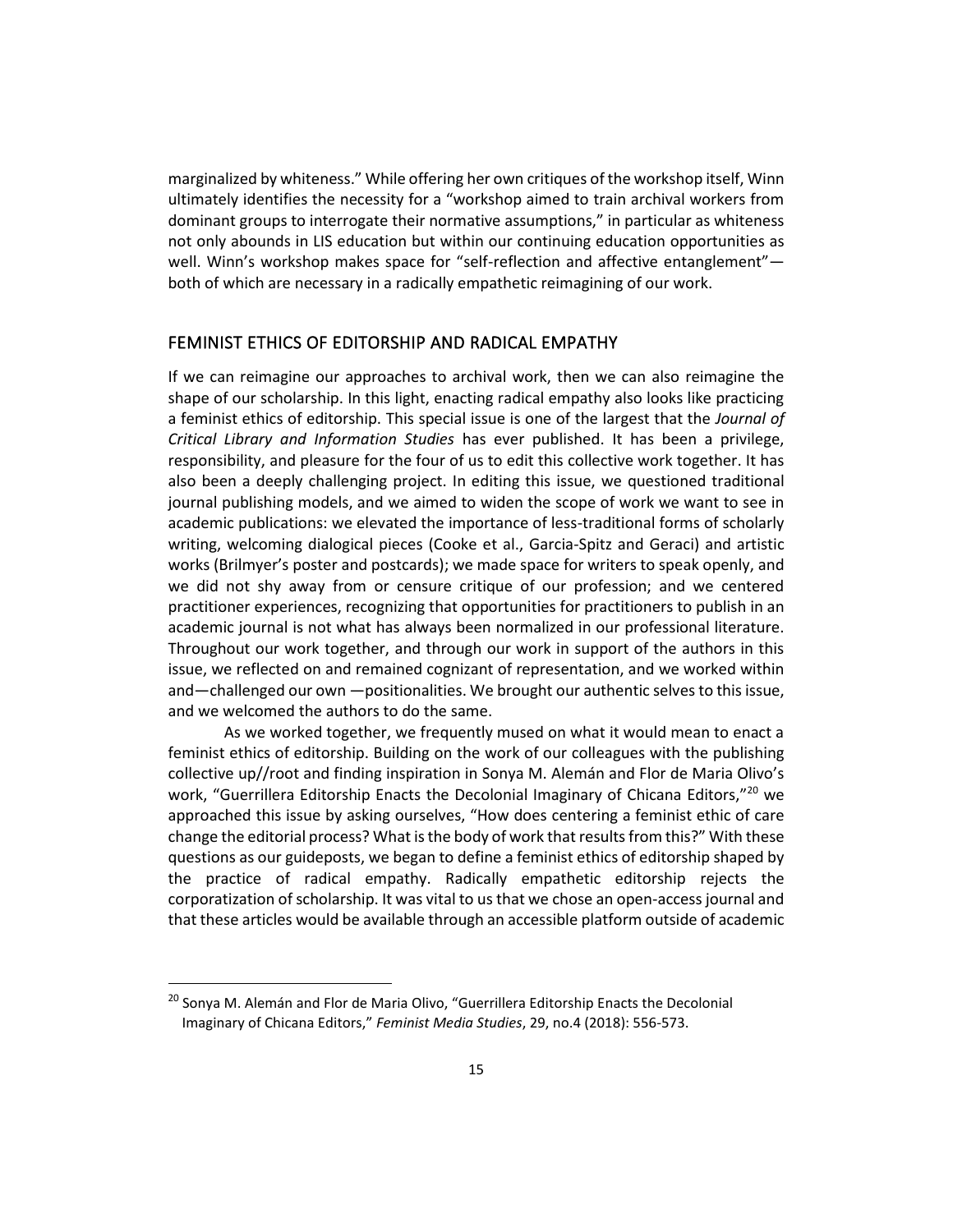paywalls. Peer review is political.<sup>21</sup> Authorship is political. Editorship is political. We choose a feminist politic of editorship that challenges and disrupts power dynamics. We made concerted and conscientious choices to publish first-time authors, authors of color, queer authors, and authors publishing in formats that we rarely get the chance to see in academic journals. We recognized that, from a position of power as editors, it was our responsibility to be intentional about who we selected as reviewers. Reviewers were purposefully paired with pieces, and we took into consideration whether or not those reviewers had some level of rootedness in the theory or practices articulated by the authors. We aimed to select reviewers who would be informed and offer critical perspectives, and we aimed to select reviewers who could also provide feedback that was honest yet generative and supportive. Our friends and colleagues at up//root, "a publishing collective that exists to center the works, knowledge, and experiences of BIPOC within the context of the library and archive community"<sup>22</sup> are truly leading in this work. As our practice of feminist editorship expands, we look to the example they are setting.

Radically empathic editorship asked us to notice where the norms and narratives of capitalist productivity have been ingrained within us, and it invited us to do the work of shedding ourselves of these constraints. We allowed for contributors to communicate their own timelines, and we were transparent when our own timelines changed. We refused to set deadlines for contributors and reviewers that expected them to work on manuscripts at times, like weekends and holiday breaks, that are allocated for rest. This latter point, rest as an act of care, is imperative. Rest is a lesson that we are in the collective practice of learning from the teachings of Tricia Hersey's The Nap Ministry<sup>23</sup> and centuries of Black and Indigenous networks of resistance and mutual aid.

This issue delves into topics that are triggering and exhausting: white supremacy, violence, grief. As we learned how to express care as a principle of feminist editorship, we acknowledged the heaviness and emotional work of reading and editing these pieces, and we made time to discuss our feelings together. We worked at the pace we needed. We laid down. We closed our eyes. We canceled meetings when our energy was depleted. We took turns being the facilitator, the note-taker, and the meeting-scheduler. Writing this introduction, editing the pieces, and reading and reviewing many more pushed us to our limits. Radical empathy invites joy and liberation.<sup>24</sup> It also requires naming and

<sup>&</sup>lt;sup>21</sup> Erin Owens, "Raise Your Voice: Increasing Diversity and Inclusion by Participating in Scholarly Peer Review" (webinar, ACRL University Libraries Section, September 12, 2019), https://www.acrl.ala.org/ULS/raise-your-voice-increasing-diversity-and-inclusion-byparticipating-in-scholarly-peer-review-video-replay/.

<sup>&</sup>lt;sup>22</sup> "About," up//root, accessed October 4, 2021, https://www.uproot.space/about.

 $^{23}$  Tricia Hersey, The Nap Ministry, accessed October 4, 2021, https://thenapministry.wordpress .com/.

<sup>&</sup>lt;sup>24</sup> Michelle Caswell, "Feeling Liberatory Memory Work: On the Archival Uses of Joy and Anger," *Archivaria* 90 (Fall 2020): 148-164.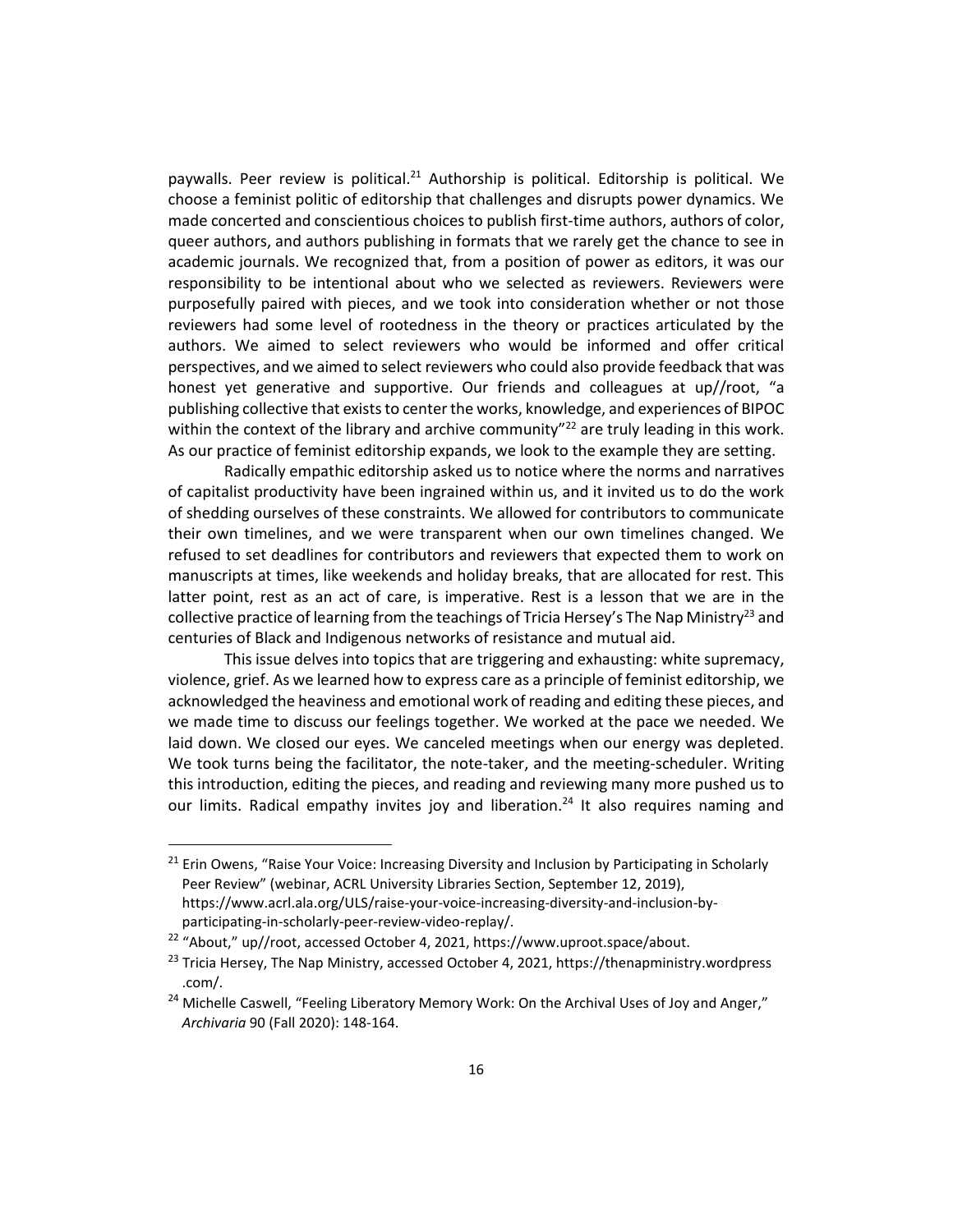confronting the harms of living in racialized capitalism. In response, when we felt anxious, depressed, overwhelmed, sick, or tired, we cared for each other. Some days, when we video-conferenced with the intention of coworking, we chose instead to confide in one another, cry with one another, or laugh until our sides ached. We saw this as part of the work of this journal issue as well: to be real; to be our whole, messy selves; and to be loving of one another. At various points each one of us took on the role of carrying the project forward—of pulling us together and holding us up when we were worn out. While we made time to process together, we also made ourselves available to contributors, ensuring that we could be reached by email and phone. We prioritized the contributors' lives, and our own lives, outside of work, and we were honest about the impact that our worlds have on our collective energy and well-being.

We close this editors' note with transparency. At times, this all felt daunting. None of us has ever been an editor before. Did we actually have the expertise to take this on? Were we ever going to publish this thing? Were we truly being accountable to the contributors of the issue? What if we got it wrong? We struggled to start writing this editors' note. How would we meaningfully contribute to this issue? We took up Alexis Pauline Gumbs' counsel in *Undrowned: Black Feminist Lessons from Marine Animals* to practice deep listening, to "quiet down and tune in,"<sup>25</sup> and we spent a period of time in self-reflection. It was okay that, perhaps, even after years of studying radical empathy, we did not have it all figured out. But as Sonya Renee Taylor writes, "When we liberate ourselves from the expectation that we must have all things figured out, we enter a sanctuary of empathy."<sup>26</sup> We decided to write letters to one another. In these letters, we talked about where we found joy; we named where we felt challenged in our collaboration; we thought about the ways this project was simultaneously intimate and expansive; and we described what it felt like to work on a project that is forged in love $^{27}$ and gratitude.<sup>28</sup> We opened ourselves up to the lessons we have received from the practice of radical empathy and, in the process, we have learned how to become editors. Radical empathy calls us forward to share this experience with you.

<sup>25</sup> Alexis Pauline Gumbs, *Undrowned: Black Feminist Lessons from Marine Mammals*, (Chico, CA: AK Press), 2020.

<sup>26</sup> Sonya Renee Taylor, *The Body is Not an Apology: The Power of Radical Self-Love*, (Oakland, CA: Berrett-Koehler Publishers), 2018.

<sup>&</sup>lt;sup>27</sup> Holly Smith, "Radical Love: Documenting Underrepresented Communities Using Principles of Radical Empathy," *Journal for the Society of North Carolina Archivists*, 15 (2018): 2-11.

 $28$  adrienne maree brown, during an online celebration of activist, performer, dreamer, and revolutionary Marsha P. Johnson's birthday stated, "Gratitude is at the center of empathy." See: adrienne maree brown, Black Obsidian Sound System, Tourmaline, and Lola Olufemi, "Happy Birthday Marsha!," NTS Radio, August 8, 2020, https://www.nts.live/shows /revolution-is-not-a-one-time-event/episodes/happy-birthday-marsha-24th-august-2020.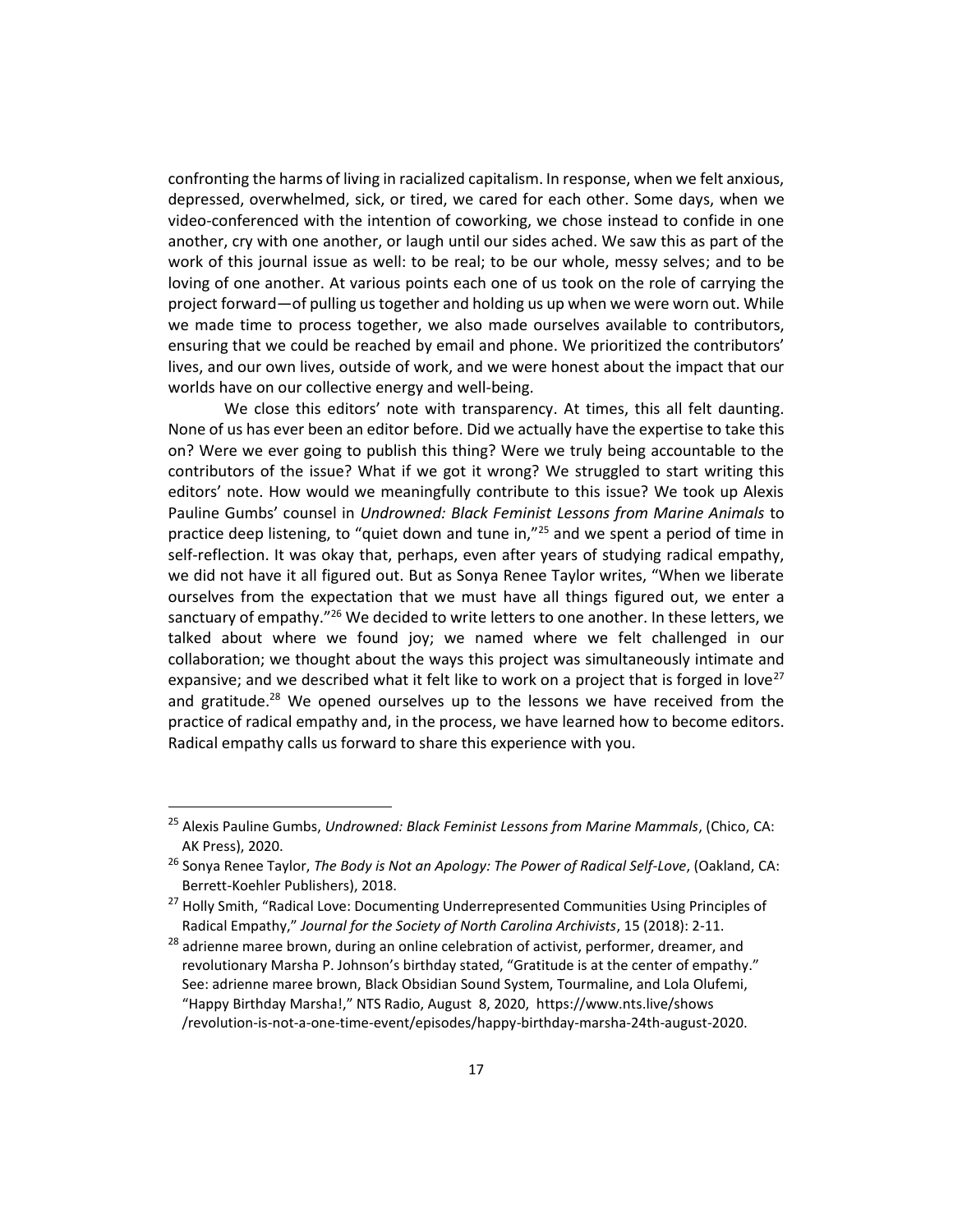Our profession eschews vulnerability. As an archival professional, you're meant to keep a straight face, a stiff upper lip, to toe the line. We reject this. This does not mean, however, that we allow our responsibility as editors to slide. We understand the position of power that editors hold in the publishing process, and we also embrace our accountability as the editors of this issue. We know we haven't gotten everything right in our editorship, and that radical empathy as a concept and strategy has evolved since we first embarked on this journey. To this end, we are grateful for the dialogue that radical empathy welcomes, and we welcome you, the reader, into the conversation.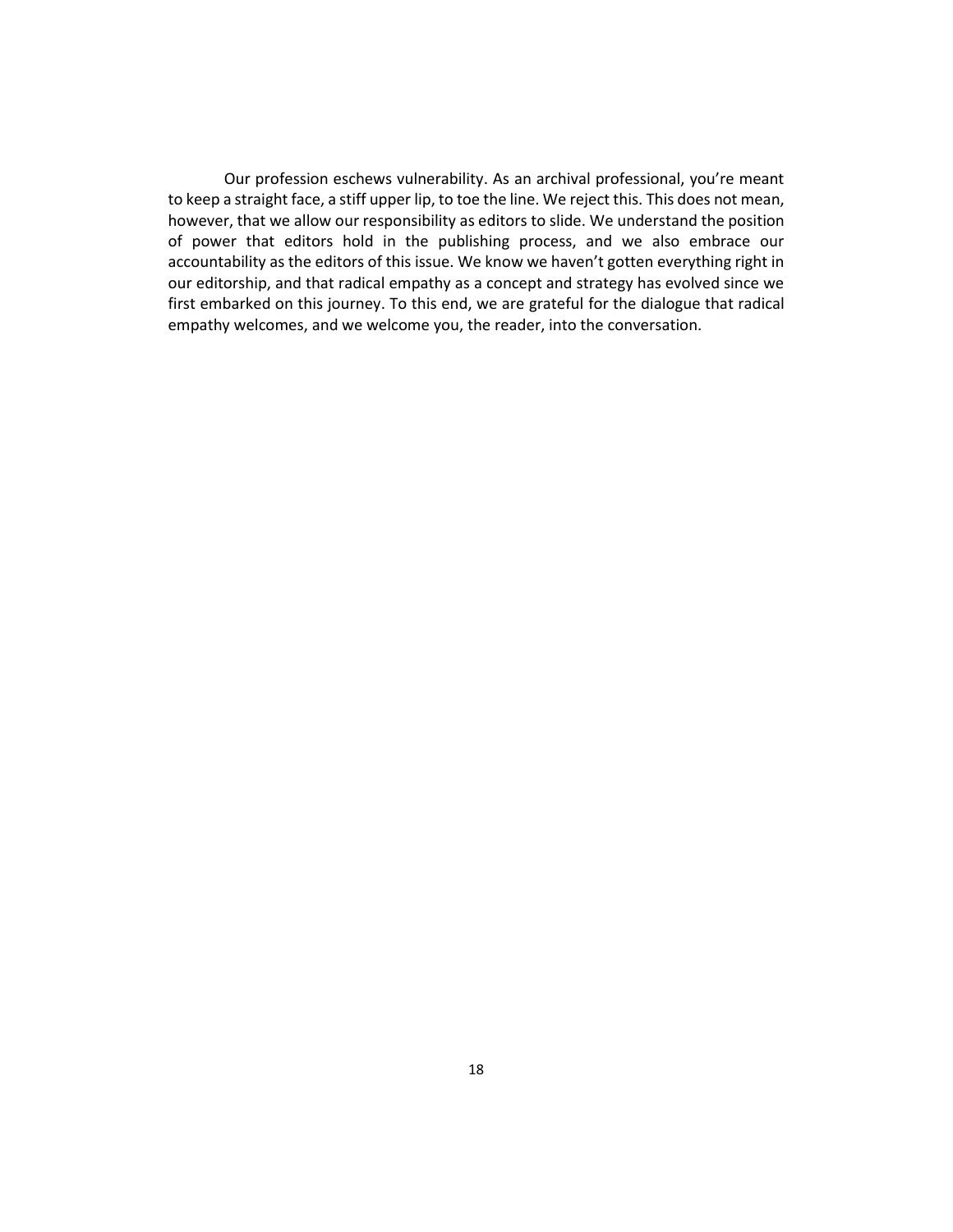#### **BIBLIOGRAPHY**

"About." up//root. Accessed October 4, 2021. https://www.uproot.space/about.

- "About." We Here. Accessed October 4, 2021. https://www.wehere.space/about.
- Alemán, Sonya M. and Flor de Maria Olivo. "Guerrillera Editorship Enacts the Decolonial Imaginary of Chicana Editors." *Feminist Media Studies* 29, no.4 (2018): 556-573.
- Anantachai, Tarida and Camille Chesley. "The Burden of Care: Cultural Taxation of Women of Color Librarians on the Tenure-Track." In *Pushing the Margins: Women of Color and Intersectionality in LIS*, edited by Rose L. Chou and Annie Pho, 301-327. Sacramento, CA: Library Juice Press, 2018.
- Bailey, Moya. "Ethics of Pace." *South Atlantic Quarterly* 120, no. 2 (April 2021): 285-299.
- Bambara, Toni Cade. *The Salt Eaters*. New York: Random House, First Vintage Contemporaries Edition, 1992.
- Boggs, Grace Lee. Interview by Amy Goodman. *Democracy Now,* April 2, 2010, https://www.democracynow.org/2010/4/2/grace lee boggs.
- brown, adrienne maree. "build as we fight: remarks from the 2019 American Studies Association Annual Meeting." adrienne maree brown (website). November 10, 2019. http://adriennemareebrown.net/2019/11/10/build-as-we-fight-remarksfrom-the-2019-american-studies-association-annual-meeting/.
- brown, adrienne maree, Black Obsidian Sound System, Tourmaline, and Lola Olufemi. "Happy Birthday Marsha!" NTS Radio, August 8, 2020. https://www.nts.live /shows/revolution-is-not-a-one-time-event/episodes/happy-birthday-marsha-24th-august-2020.
- Care Collective. *Care Manifesto: The Politics of Interdependence*. New York: Verso, 2020.
- Caswell, Michelle. "Feeling Liberatory Memory Work: On the Archival Uses of Joy and Anger." *Archivaria* 90 (Fall 2020): 148-164.
- Caswell, Michelle and Marika Cifor. "From Human Rights to Feminist Ethics: Radical Empathy in the Archives." *Archivaria* 81 (2016): 23-43.
- Caswell, Michelle and Marika Cifor. "Neither a Beginning Nor an End: Applying an Ethics of Care to Digital Archival Collections." In *New Digital Practices in Galleries, Libraries, Archives, Museums and Heritage Sites*, edited by Dirk vom Lehn, Hannah Lewi, Steven Cooke, and Wally Smith, 159-168. Abingdon, UK: Taylor & Francis, 2019.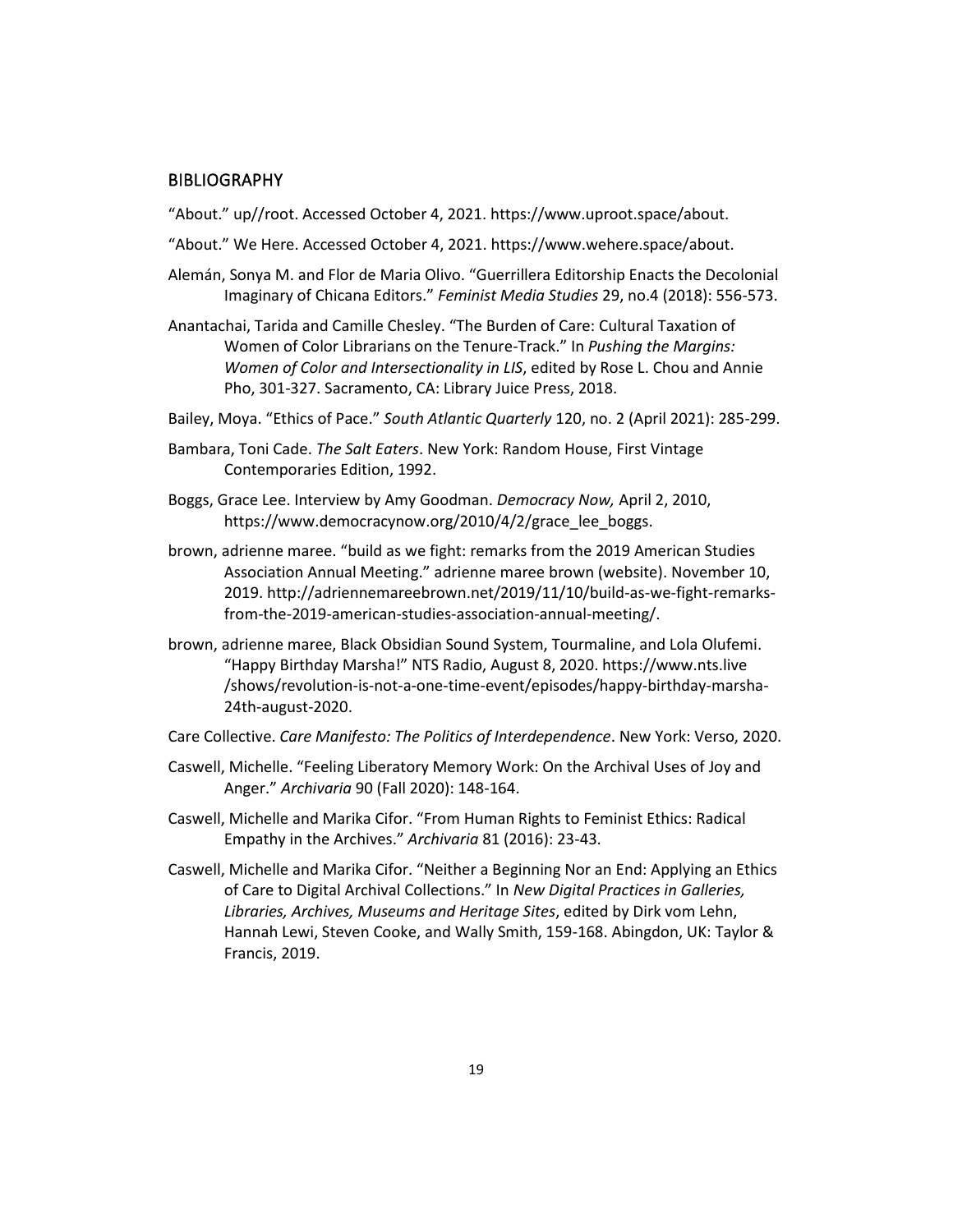- Collier, Zakiya. "Call to Action: Archiving State-Sanctioned Violence Against Black People." Medium. June 6, 2020. https://medium.com/community-archives/callto-action-archiving-state-sanctioned-violence-against-black-peopled629c956689a.
- Gilmore, Ruth Wilson. Keynote Conversation with Ruth Wilson Gilmore, James Kilgore, and Mariame Kaba. Making and UnMaking Mass Incarceration Conference. University of Mississippi, Oxford, MS, December 5, 2019.
- Gumbs, Alexis Pauline. *Undrowned: Black Feminist Lessons from Marine Animals*. Chico, CA: AK Press, 2020.
- Hartman, Saidiya. "In the Wake: A Salon in Honor of Christina Sharpe." Presented at the Barnard Center for Research on Women, Barnard College, New York, NY, February 2, 2017.
- Hedva, Johanna. "Sick Woman Theory." Johanna Hedva (website). Accessed October 4, 2021. http://johannahedva.com/SickWomanTheory\_Hedva\_2020.pdf.
- Hersey, Tricia. The Nap Ministry. Accessed October 4, 2021. https://thenapministry .wordpress.com/.
- Hodge, Tywanna, Kaetrena Davis Kendrick, Amanda Leftwich, and Rayna Smaller. "BIPOC in LIS Mental Health Summit." The BIPOC Mental Health Summit. Online. April 1, 2020. https://renewerslis.wordpress.com/2020/04/01/bipoc-mentalhealth-summit-panel-resources/?fbclid=IwAR2FLQpy2wyS2kiq7R95dDbHJQgzQ kElypec58lN3RsF\_QPjsxsjtiFIgyM.
- Mattson, Rachel. "Horizontal Mentorship: Radical Empathy and Professional Development." Paper presented at the SAA Annual Conference, Session 301: Radical Empathy in Archival Practice. Portland, OR, July 2017.
- Owens, Erin. "Raise Your Voice: Increasing Diversity and Inclusion by Participating in Scholarly Peer Review." Webinar presented to the ACRL University Libraries Section, September 12, 2019. https://www.acrl.ala.org/ULS/raise-your-voiceincreasing-diversity-and-inclusion-by-participating-in-scholarly-peer-reviewvideo-replay/.
- Reyes, Juliana Feliciano, "After a Temple Librarian Died…" *Philadelphia Inquirer,* August 4, 2021. https://www.inquirer.com/news/temple-university-librarian-sick-leavepolicy-cancer-20210804.htm.
- Smith, Holly. "Radical Love: Documenting Underrepresented Communities Using Principles of Radical Empathy." *Journal for the Society of North Carolina Archivists* 15 (2018): 2-11.